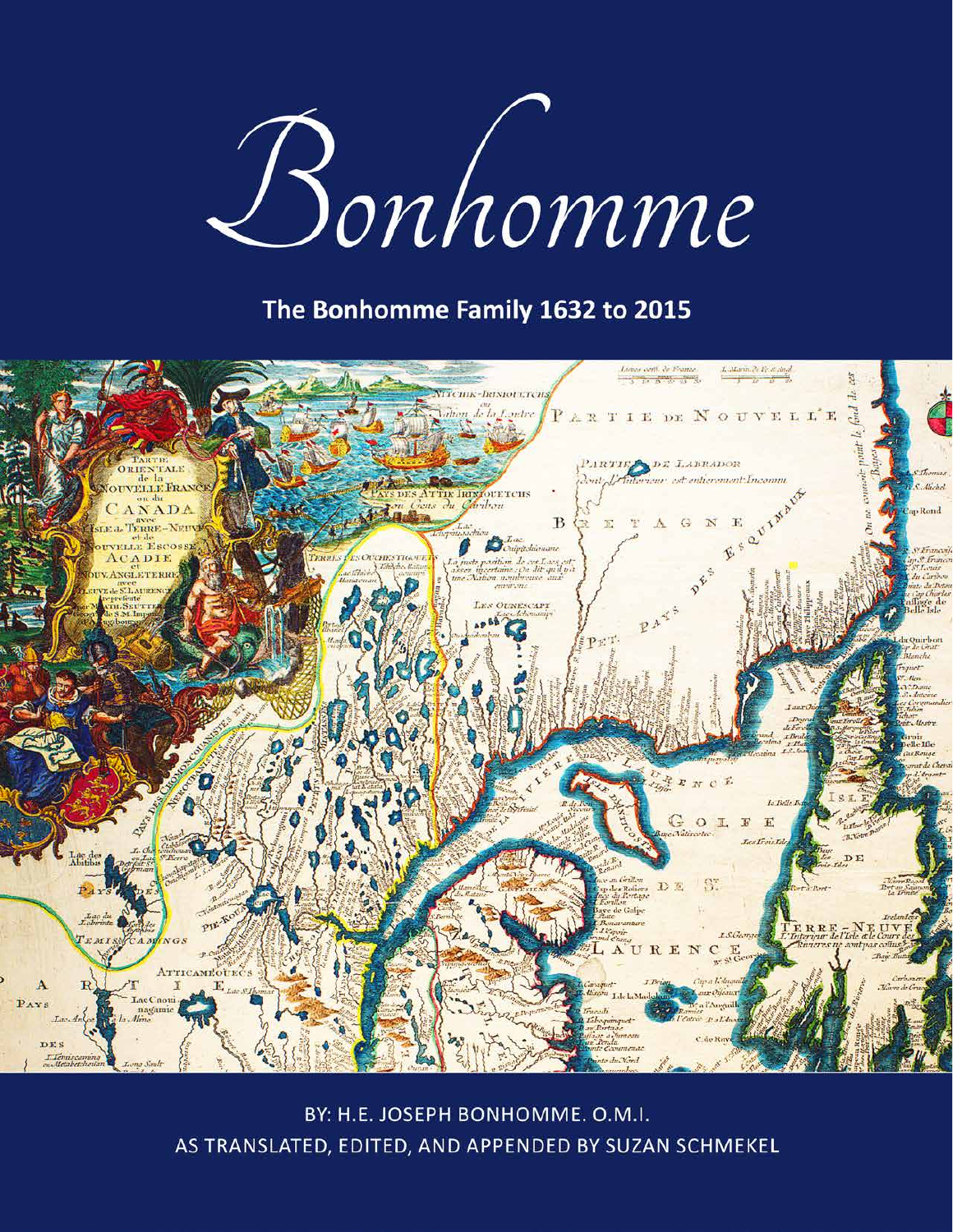THE BONHOMME FAMILY 1632 TO 2015

BY: H.E. JOSEPH BONHOMME. O.M.I.

AS TRANSLATED, EDITED, AND APPENDED BY SUZAN SCHMEKEL

©2017 PAQUETTE PRESS, CTG PUBLISHING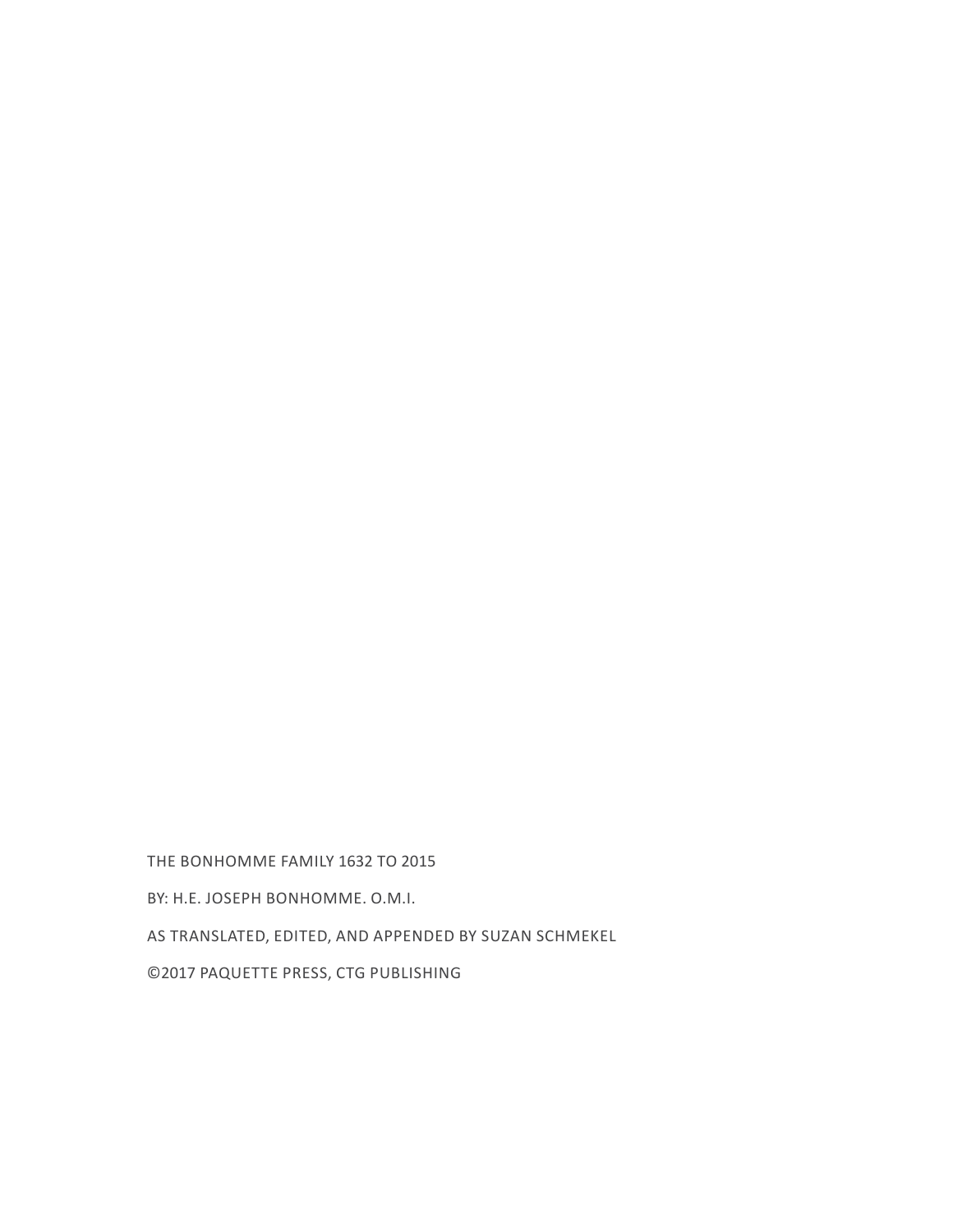## DEDICATION

The book was given to me in trust by my mother-in-law, Stella Paquette to translate the original text of Bishop Bonhomme, and to make what corrections I could to the original text. The copy Stella had is the copy originally given by Bishop Bonhomme to his eldest sister, Elodia Bonhomme Gosselin: Stella's mother. It had been given by Elodia to her son Florien (Bob) to preserve it for the family. Before Bob moved to Florida he passed it to Stella to preserve it as he was concerned about its being damaged or lost if he took it to Florida. Bishop Bonhomme said many times that he had written this book so that all the members of the Bonhomme family could be familiar with their heritage, with the pioneer spirit that runs so clearly through the family's blood, with the entrepreneurial spirit that is a mark of the Bonhomme. Recognizing that the original book, typed on onion-skin paper, brittle, and quite hard to read, might not survive many more years (and would be unreadable to many of the family), Stella took on the task of getting the book translated, edited, and printed. It is to her pride in her lineage and her own sense of worth and strong family values that the Bonhommes today are enjoying this beautiful family history. We all owe her a debt of gratitude.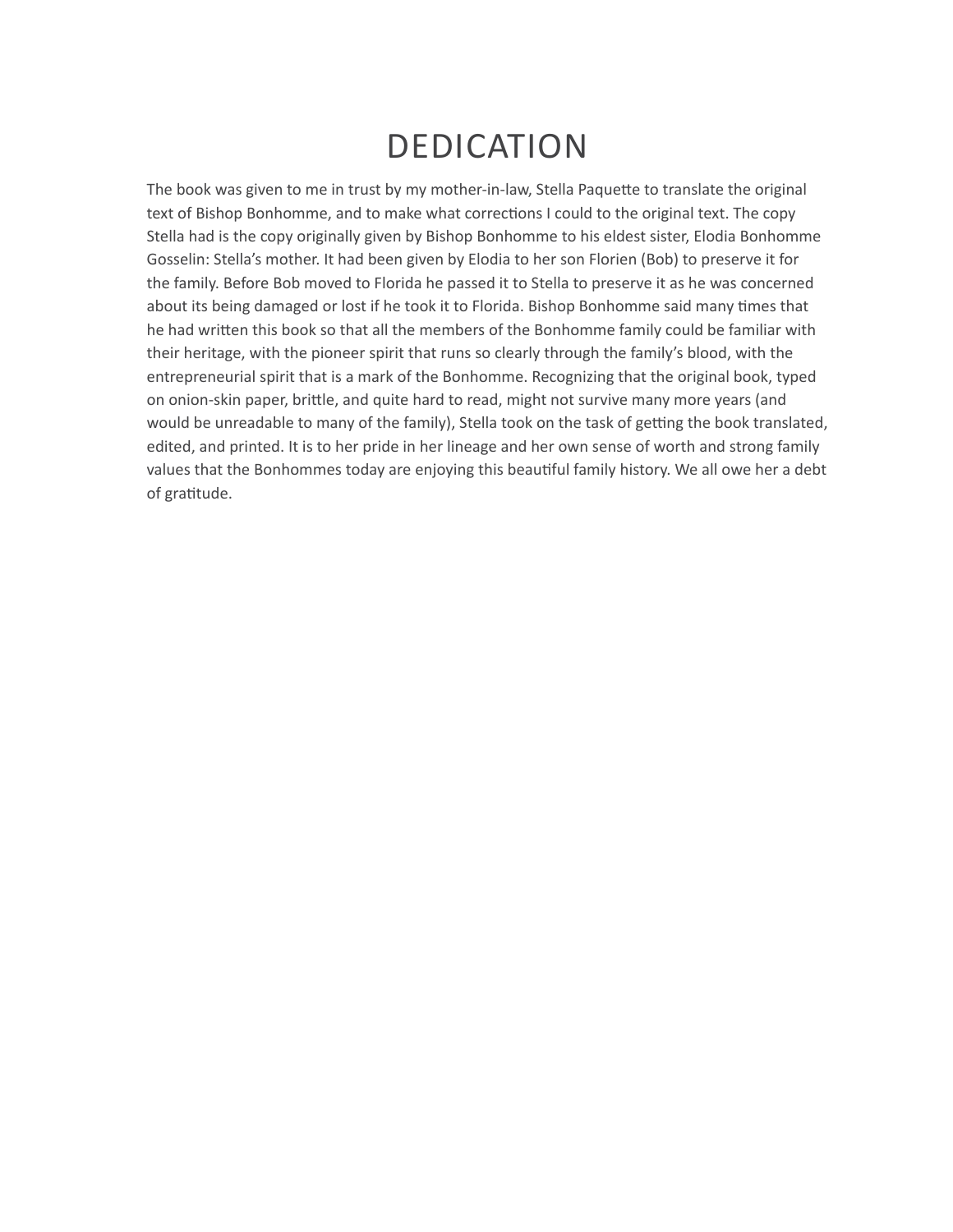# EDITOR/TRANSLATOR'S NOTE

In addition to this Editor's Note, there is quite a long Historical Note which was written to make the genealogy more accessible to the modern reader. I am providing information which Bishop Bonhomme left out because what might have been obvious to a French Canadian reader in 1952 is no longer as obvious to an English-speaking reader, possibly an American, in 1995. I believe that the book was written about 1952 because he refers to the birth of Marguérite Bonhomme X, daughter of Wilfred IX, son of Delphis VIII, as having occurred the previous summer. She was baptised in May, 1951.

The last date for him in his own autobiography is his departure for the Canadian West in 1950. He died at Ste Agathe des Monts, August 6, 1973 at the age of 84. His funeral was held at the Church of Saint Pierre Apôtre in Montreal celebrated by the Right Reverend Albert Sanschagrin, o.m.i., the Bishop of St. Hyacinthe, assisted by 35 other celebrants. The homily was pronounced by Father Albert Lachance, a missionary to Lesotho. He is buried at the oblate cemetery in Richelieu.

The Prime Minister of Lesotho, Lelabua Johnathan, sent a representative to his funeral. His message of sympathy was read then:

Bishop Bonhomme gave the selfless devotion of the best years of his life to the spiritual upliftment of the people of Lesotho. He leaves behind him a rich legacy of achievement which will forever be enshrined in the history of our nation. He will be remembered with gratitude and affection. He goes to a well-deserved rest.

The same day, the Very Reverend Alphonse Morapeli, o.m.i., Archbishop of Maseru, surrounded by priests, and in the presence of the King, Moshoeshoe II, Queen Mamohabo and many others, celebrated a special mass for the Bishop. The next Sunday, all the Lesotho missions offered special prayers for Bishop Bonhomme. Radio Lesotho reported specially on his death, a special that was repeated several times. It spoke of the role that Bishop bonhomme played in the area of social programs and emphasized the many benefits of his great vision for Lesotho.

In his homily, Father Albert Lachance, a veteran missionary who was a witness to Bishop Bonhomme's missionary career in Lesotho, said:

Bishop Bonhomme will remain in history, a great missionary of the continent of Africa, of Basutoland, today called Lesotho... In all the different moments of his missionary life in Africa in the service of a poor country, serving the sick, establishing seminaries, founding a University, our deceased Bishop was untiring in his efforts , a man of deep faith, illumined by a fervent interior life with He who had called him late in life to a life so absolutely apostolic in the depths of the dark continent... History will look back on his time there and give it the full merit it deserves, and that, for the benefit of all the people of Lesotho as well as all those who knew him and loved him.

There is no room in this book for a biography of Bishop Bonhomme. One is available in French which, while brief, does justice to his extraordinary work in Africa and in Canada on behalf of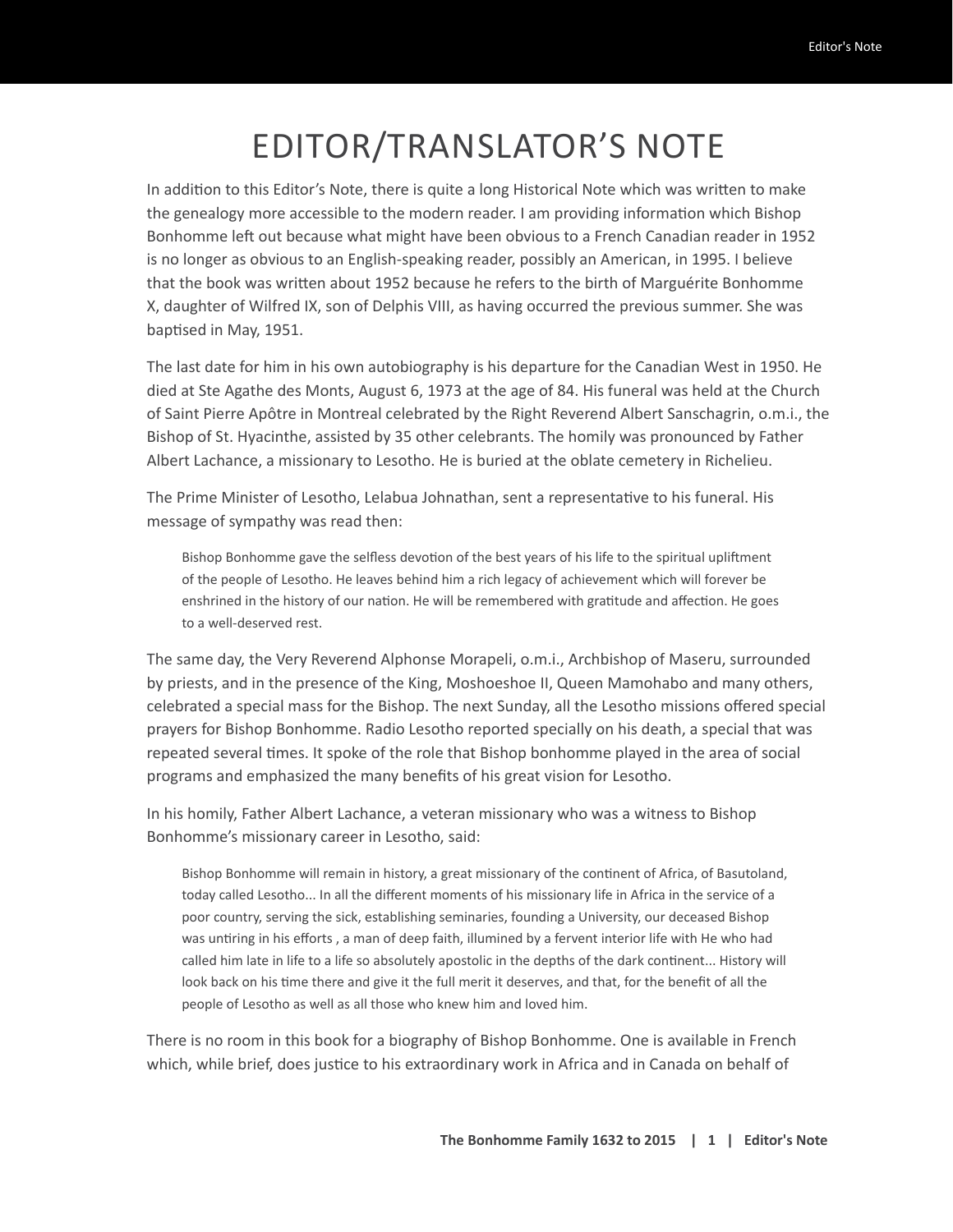needy people. A more complete book on his life is planned to be available in English by December, 1997. See the back of the book for further details. He was certainly an unusual man for his time and was an original thinker. Most of all, he was a doer. He was the type of man who just made things happen around him, no matter how impossible they appeared to be. In fact, the more impossible the challenges, the greater seemed his desire to accomplish. It is a trait I have noted in many other living members of the family, both in the men and the women. His personal motto speaks for itself: Impendar et superimpendar which means I will expend myself and expend myself totally.

I also wrote the Historical Note in order to put as much information as possible outside of the text and at the beginning in order to prevent me from having to make excessive footnotes. Some readers may feel they are still excessive and I could not argue with that. I have gone to the Canadian National Archives and consulted various documents there to verify the statistics provided by the author.

There is much more information collected and accessible today than there has ever been. There is more genealogical material available. In addition, there is more historical material available. I used the genealogical works of L`Abbé Tanguay which are famous. I also consulted the large tomes by Gouin of marriages in French Canada. For historical background, I am indebted to the many works of Marcel Trudel which cover the period of the Ancien Régime to 1663. I also consulted Lanctot and Emile Salone. I translated these authors where that was necessary.

I found that there were many errors with respect to dates, names, etc... At first, I made footnotes but there were just too many of them. Therefore, I simply corrected these without making a note to the reader.

I must admit that I began this work with some reluctance. However, I soon caught the spirit of what Bishop Bonhomme was trying to get across to his readers, his family. He himself states in his Preface that he is genuinely proud of his heritage and wants to share this with his extended Bonhomme family, and perhaps awaken in them, or reinforce in them, this same pride. As I wrote and researched, I felt him at my elbow from time to time, urging me on and especially urging me to be as thorough as I could be to make this the best book that it can be and so meet with his original objectives. That also has been my goal in my research.

So, some 40 years after the book was originally written, it is still important, if not more so, for people to know their heritage and to feel the pride that comes with that. Especially in these times of anonymity, cultural homogeneity (especially in the U.S. melting pot), financial trauma, times when our sense of worth can be shaken, it can indeed be important to be reminded whence we have come and what kind of blood runs in our veins. And the Bonhomme family have much to be proud of. I think if this book has the power to awaken only one Bonhomme to the greatness of who he/she is, it will have been worth the efforts of all of us who have kept this book alive, especially its present owner, Stella D. Paquette.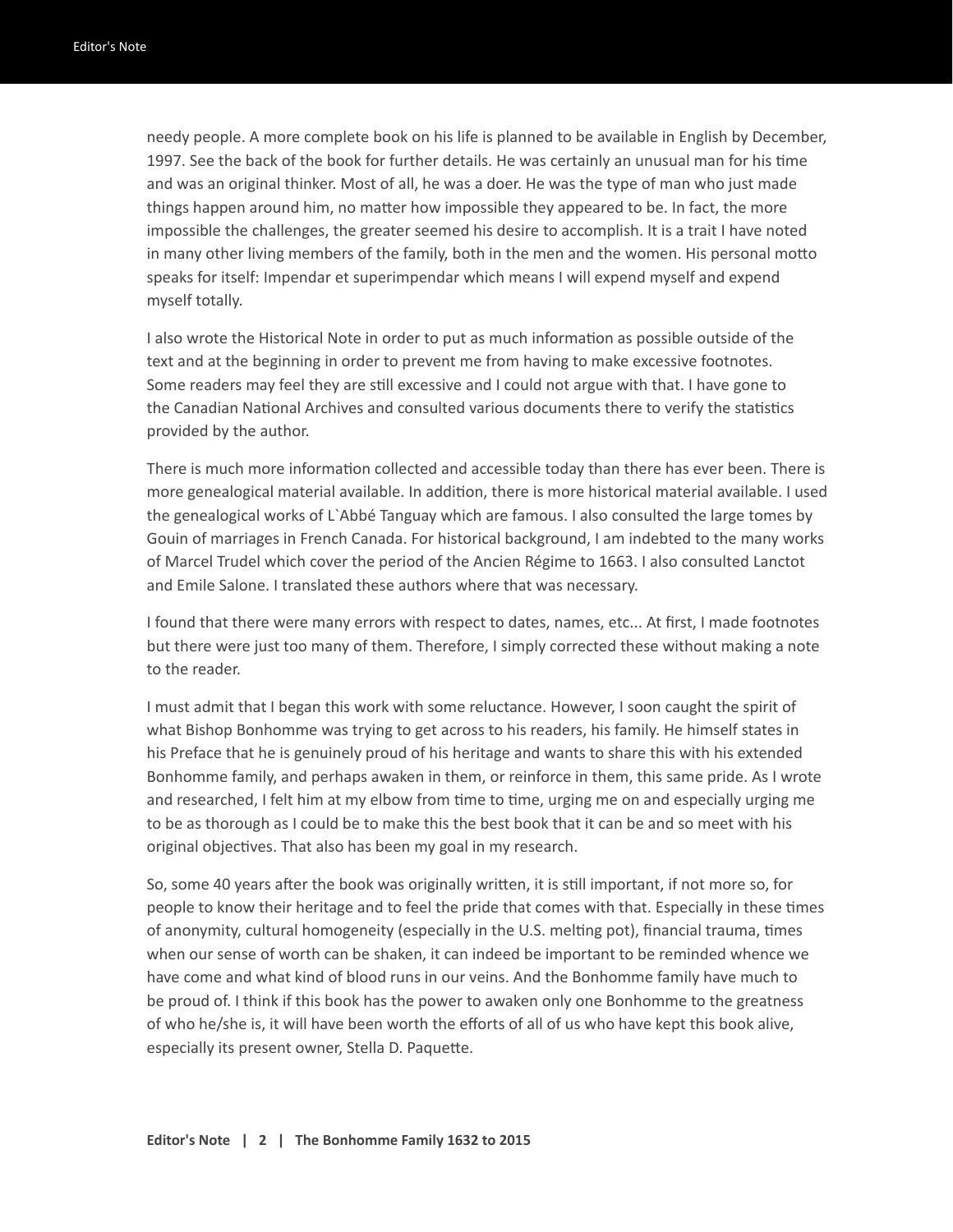I have made every effort to preserve the language and style of the author in my translation to the point of sometimes being repetitive or archaic. I wanted to make sure that the members of the Bonhomme family who read this would be as touched as I was by the author's heroic desire to communicate to his family their great proud heritage. I resisted the temptation to temper some of his more excessive opinions on the perils of (then) modern life and the need for a return to some of the more old-fashioned virtues. I know that the reader will understand who this man was and the culture from which he came.

I admit that there is emphasis on the first two generations. I believe that it was important to know who these people were, this Nicolas Bonhomme and his family because they exemplified all the virtues of this courageous family and set the tone for the generations to come, generations which may have forgotten, in the words of the French proverb, what kind of blood "sings in their veins".

I would have liked to provide similar historical background on the other stages in the history of the family, including the Bonhams of Ontario and Western Canada, but to prevent further delay in the release of this translation and updating o f this book , further detail is being omitted at this time. Rather, a second edition of this book is planned for release in a few years, and in the meantime, there are plans for a yearly Bonhomme Newsletter which would give additional information for this family pending completion of the second edition, as well as the biography of Bishop Bonhomme. More information on this can also be found in the back of the book.

Before you begin on your journey through this book, a point of clarification may be in order. In order to keep some sense of order in who belongs to what generation, Bishop Bonhomme used a convention of adding a Roman numeral to the name of each individual of whom he wrote. The Roman numeral indicates to which generation the individual belongs. For example, Nicolas I is the founder of this family, while Alexia Paquette XIII is of the thirteenth generation of the family. Thus when you see these Roman numerals it is not an indication that we use Roman numerals for names, but that the individual belongs to a particular generation.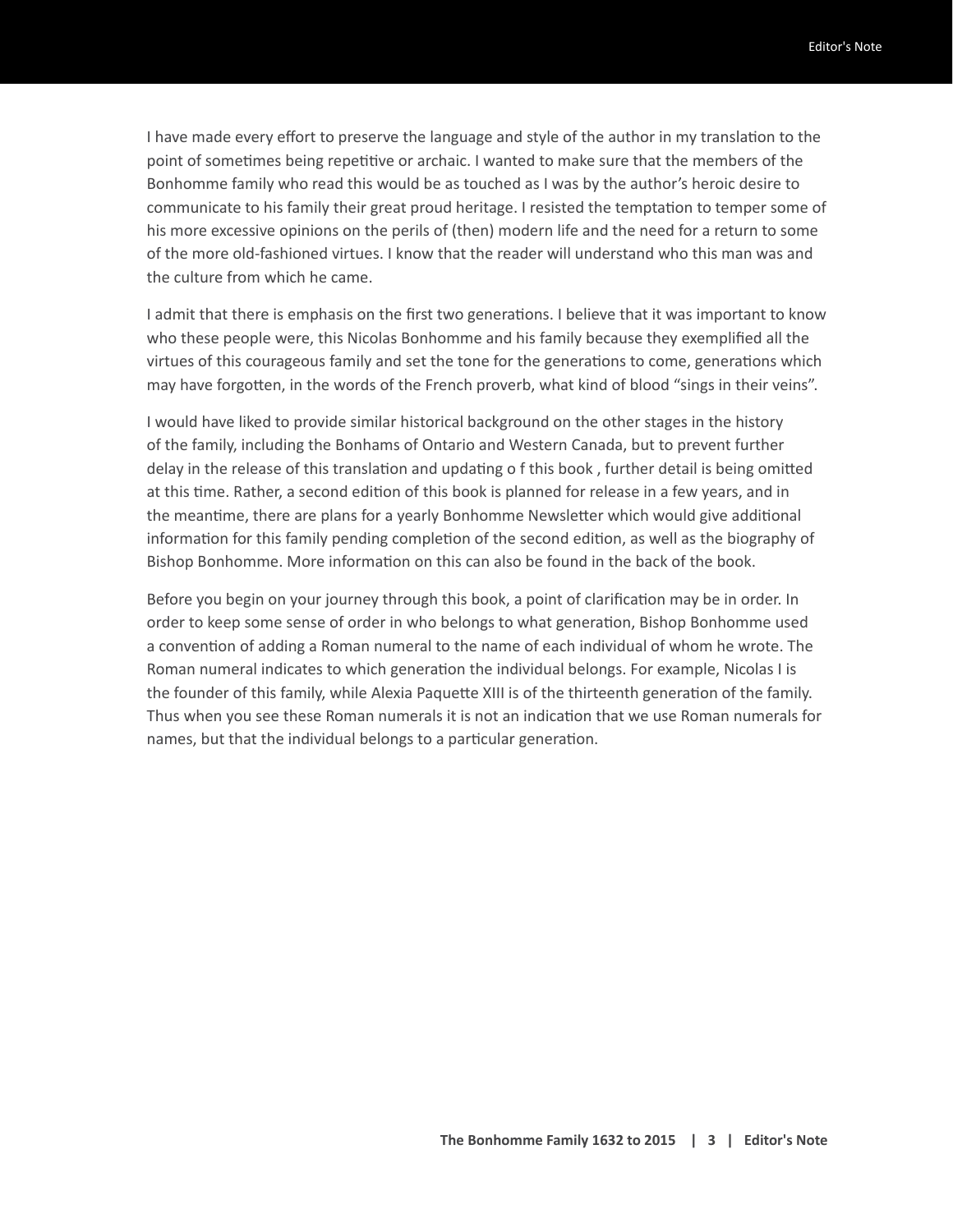# EDITOR'S PREFACE TO THE SECOND EDITION (2015)

#### **THE FIRST EDITION TO 1995**

 In the first edition of the genealogy of the Bonhomme family in Canada, we learned a number of important things.

The text that Bishop Bonhomme wrote in French was largely based on a text and other information he received from Aline Bonhomme, who was the daughter of Joseph Philorum Bonhomme of the eighth generation married to Rachel Daoust. Philorum was an important and famous French Canadian from Montreal, son of Jean-Baptiste Bonhomme of the seventh generation. He was responsible for starting an insurance company for French Canadians that was very successful. He was also involved in saving the French-language newspaper of the Ottawa-Gatineau area, Le Droit. He was also involved in supporting Montreal's French language newspaper Le Devoir.

Bishop Bonhomme added to the Montreal information with information on the families of Guillaume II and Ignace II obtained from two cousins who were living in New Brunswick at the time, Miss Violette Comeau and her sister, Reverend Sister Lacasse of Campbelltown.

This edition of Bishop Bonhomme's book is not only a translation. Additional information was added as a result of research done by the author. It was the Bishop's niece, Stella Paquette, Daughter of Élodia Bonhomme, his elder sister who asked that the book be translated.

I updated the information provided by the Bishop using two main sources: Abbé Tanguay who did a monumental work of tracing French-Canadian families through the baptism and interment records of the churches. This work makes it very easy to do genealogical research on French-Canadian families who inter-married and stayed in the same area in the past.

I connected with a number of important members of the family. We started with the descendants of Elodia Bonhomme Gosselin.

I connected with the family of DuLacs now residing n Lebanon, New Hampshire and who are descended from the Of Guillaume II through his son Nicolas who married Louise Cloutier.

We connected with Suzanne Bonhomme who worked at St Paul University and was a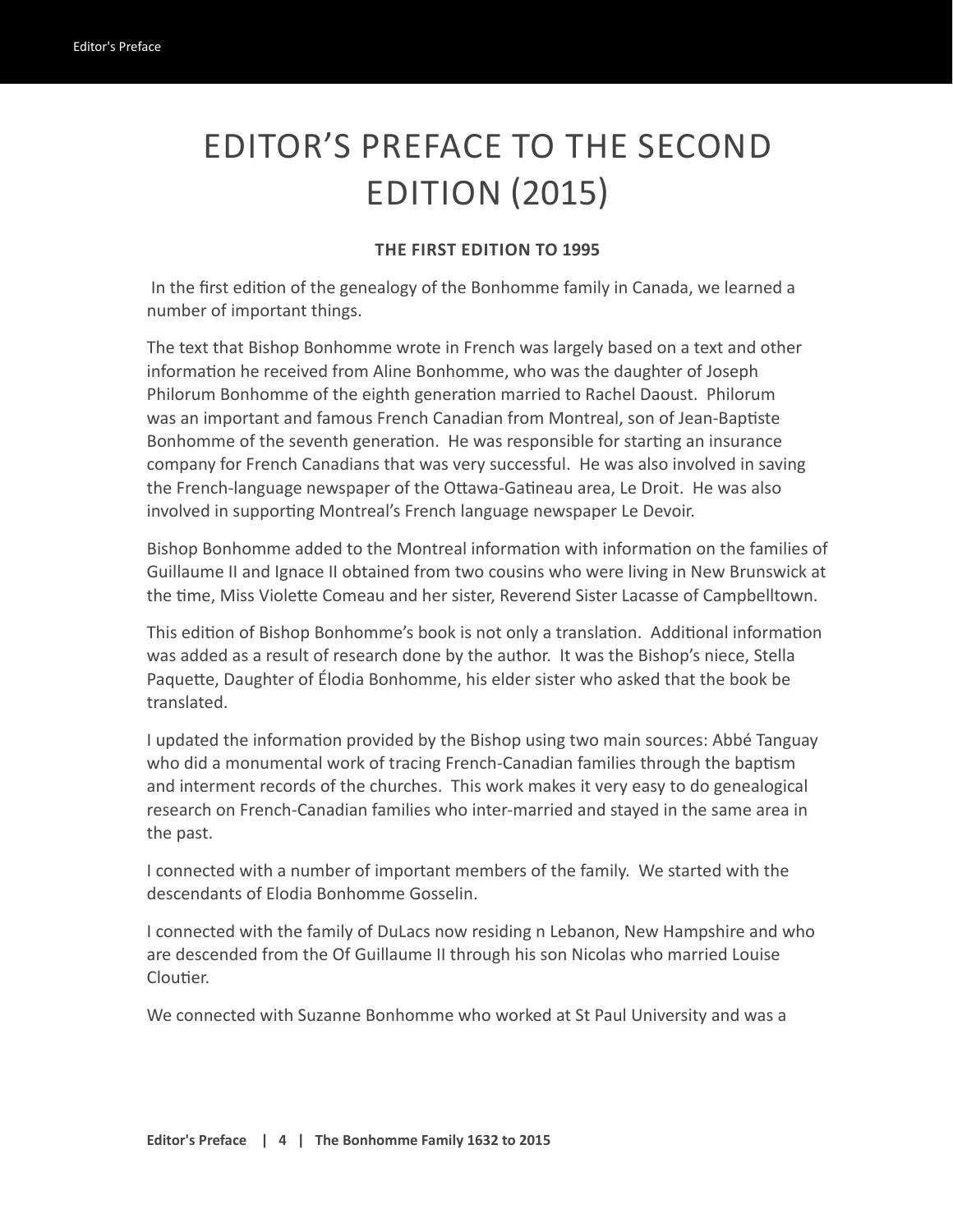descendant of Égésippe Bonomme VIIth generation, son of Égésippe Bonhomme VIth generation.

We connected with Jeanne Lalonde who was of the ninth generation as was Bishop Bonhomme and 99 years of age when we spoke. She was the daughter of Joseph Théotim Bonhomme of the eighth generation, the son of Jean-Baptiste Bonhomme of the seventh generation, son of Égesippe of the sixth generation and Ignace of the fifth generation. Théotim was a famous industrialist in the region of Papineauville, close to Ottawa. Jeanne Lalonde helped bring the information on the family up to date. The Bonhomme family still operates Bonhomme Lumber and Bytown Lumber in the area with many offices I the Ottawa-Gatineau area.

I did not attempt to go beyond the scope of Bishop Bonhomme's book to look at the other branches of the family in other areas of the country, children of the first Nicholas Bonhomme, nor have I attempted to trace the women in the family. That is still to do.

#### **NEED FOR A SECOND EDITION**

It has now become necessary to update the second edition of the book, the Bonhomme Family 1632-1995 for the following reasons:

This will bring the information on the Elodia part of the family up to date to 2012.

I have also reviewed the information in the first edition using the tools available on Ancestry.com and made any changes that were necessary. On the whole, the information in the first edition, based on the French Canadian sources cited earlier were fairly accurate.

There have been other additions to the first edition that needed to be made, especially with respect to the dedication of the Place Bonhomme at the Bishop's ancestral home.

We have more photographs to add to the book.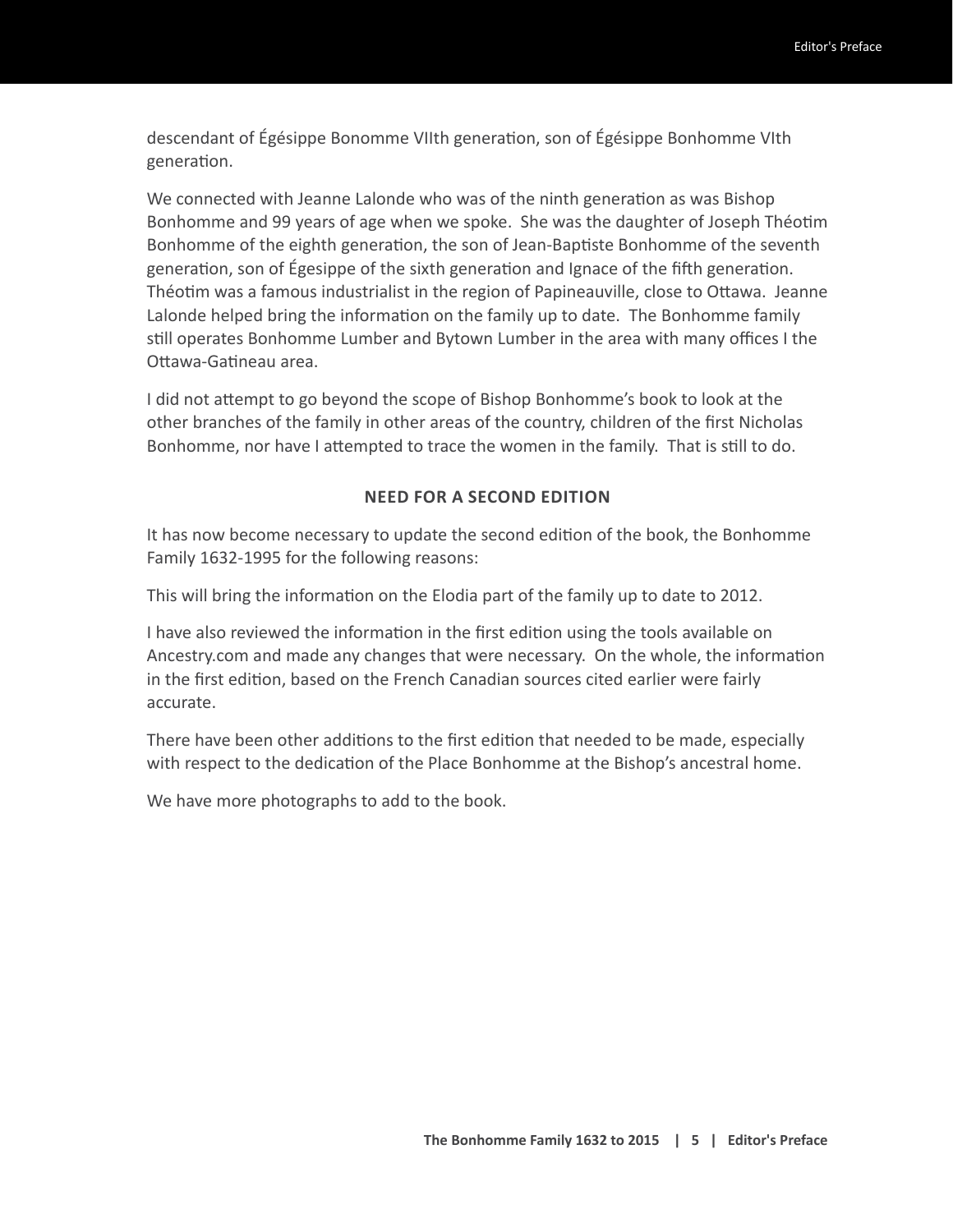## TABLE OF CONTENTS

| HISTORICAL BACKGROUND OF NEW FRANCE (CANADA) IN THE EARLY 17TH CENTURY  18 |  |
|----------------------------------------------------------------------------|--|
|                                                                            |  |
|                                                                            |  |
|                                                                            |  |
|                                                                            |  |
|                                                                            |  |
|                                                                            |  |
|                                                                            |  |
|                                                                            |  |
|                                                                            |  |
|                                                                            |  |
|                                                                            |  |
|                                                                            |  |
|                                                                            |  |
|                                                                            |  |
|                                                                            |  |
|                                                                            |  |
|                                                                            |  |
|                                                                            |  |
|                                                                            |  |
|                                                                            |  |
|                                                                            |  |
|                                                                            |  |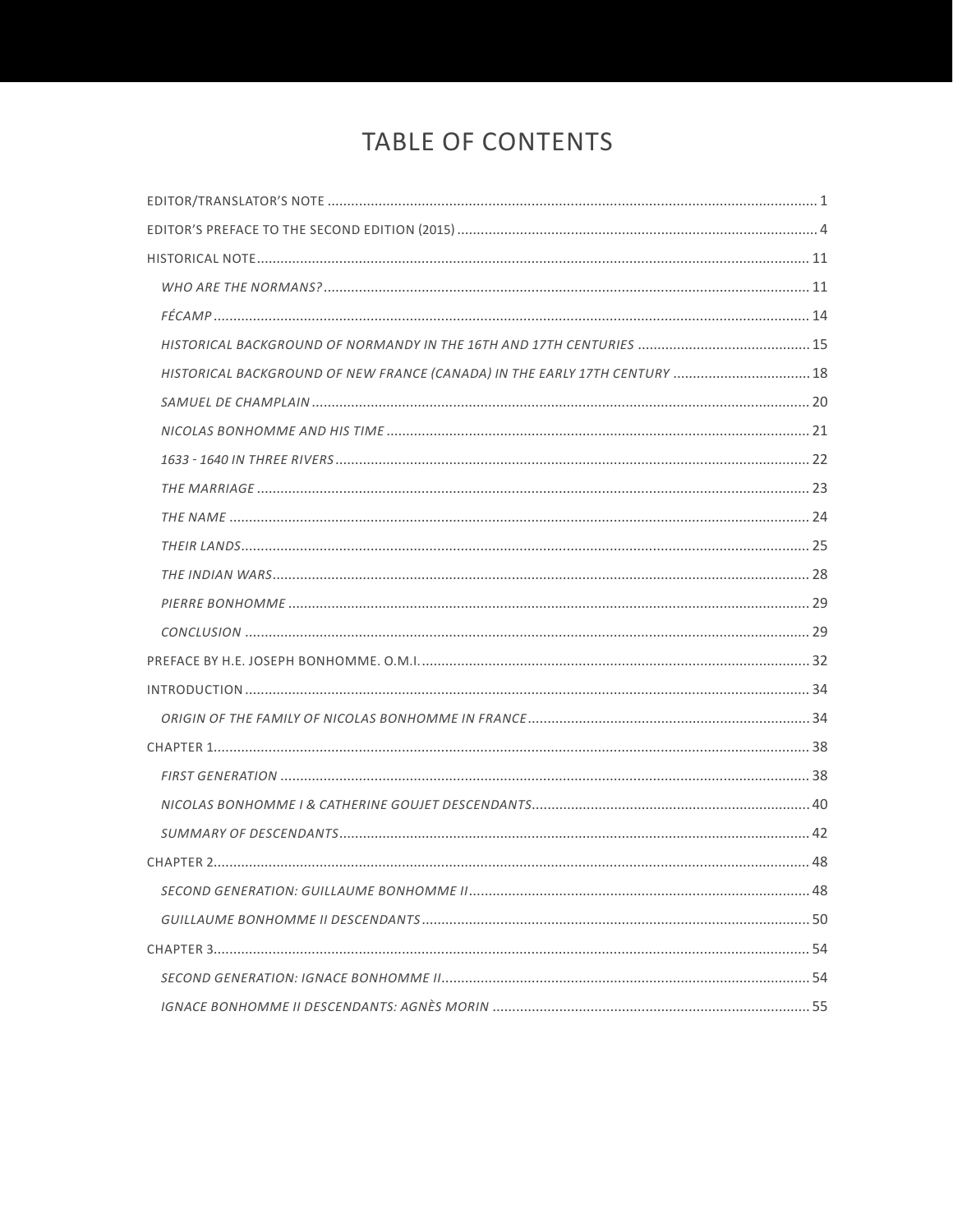| $CH\Delta$ PTFR 12 | 84 |
|--------------------|----|
|                    |    |
|                    |    |
|                    |    |
|                    |    |
|                    |    |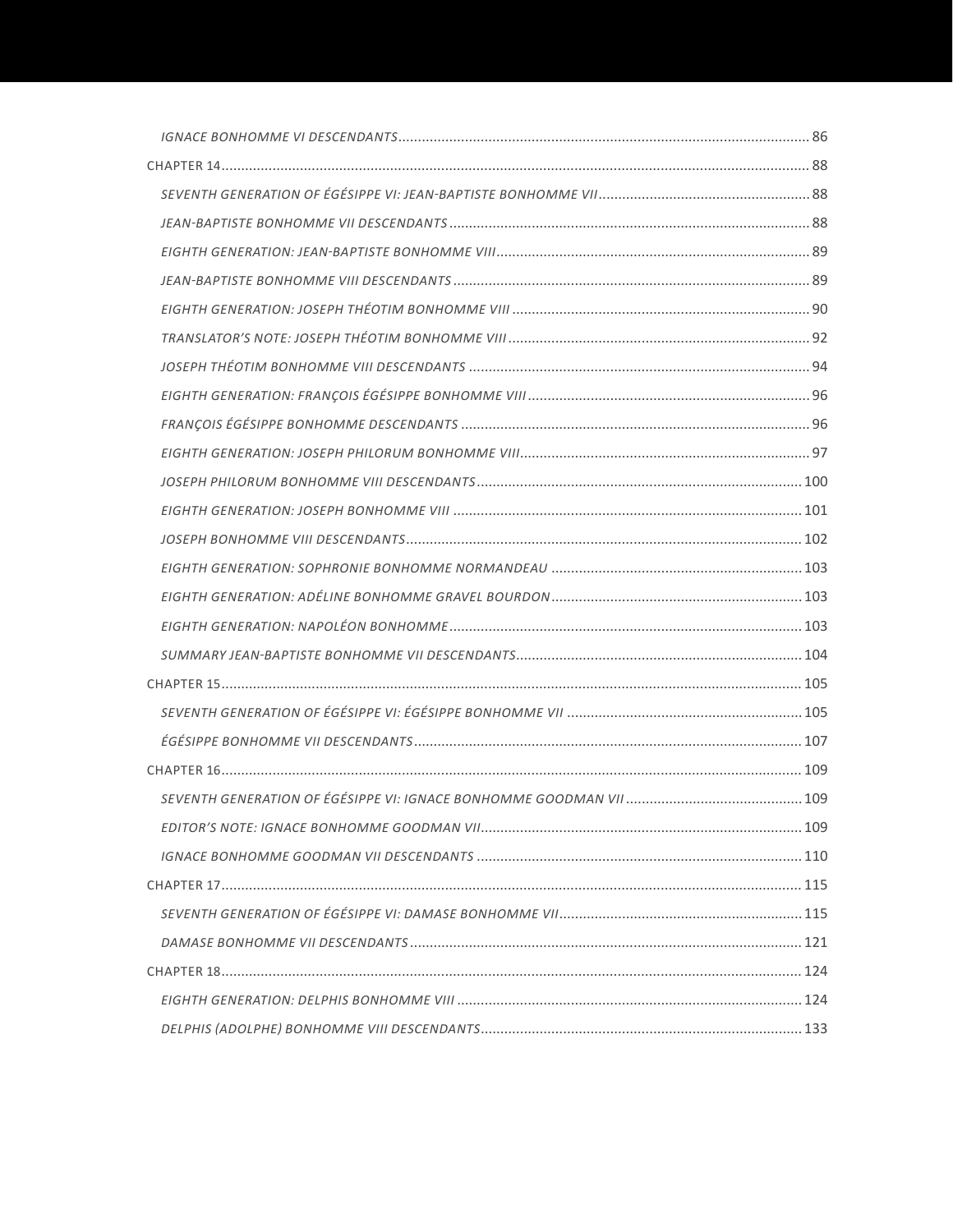| CARDINALS, ARCHBISHOPS, BISHOPS AND PAPAL PRELATES ALLIED THROUGH MARRIAGE 155 |  |
|--------------------------------------------------------------------------------|--|
|                                                                                |  |
|                                                                                |  |
|                                                                                |  |
|                                                                                |  |
|                                                                                |  |
|                                                                                |  |
| THE MCKENNEYS OF NEW HAMPSHIRE DESCENDANTS OF MARIE ANNE BONHOMME IX  198      |  |
|                                                                                |  |
| THE FRECHETTES OF NEW HAMPSHIRE DESCENDANTS OF ANGELINE BONHOMME IX 204        |  |
|                                                                                |  |
| THE BONHOMMES OF PAPINEAUVILLE DESCENDANTS OF THÉOTIM BONHOMME VIII  208       |  |
|                                                                                |  |
|                                                                                |  |
|                                                                                |  |
| THE INAUGURATION OF PLACE MONSEIGNEUR (MGR) BONHOMME, 25 SEPTEMBER 2010 223    |  |
|                                                                                |  |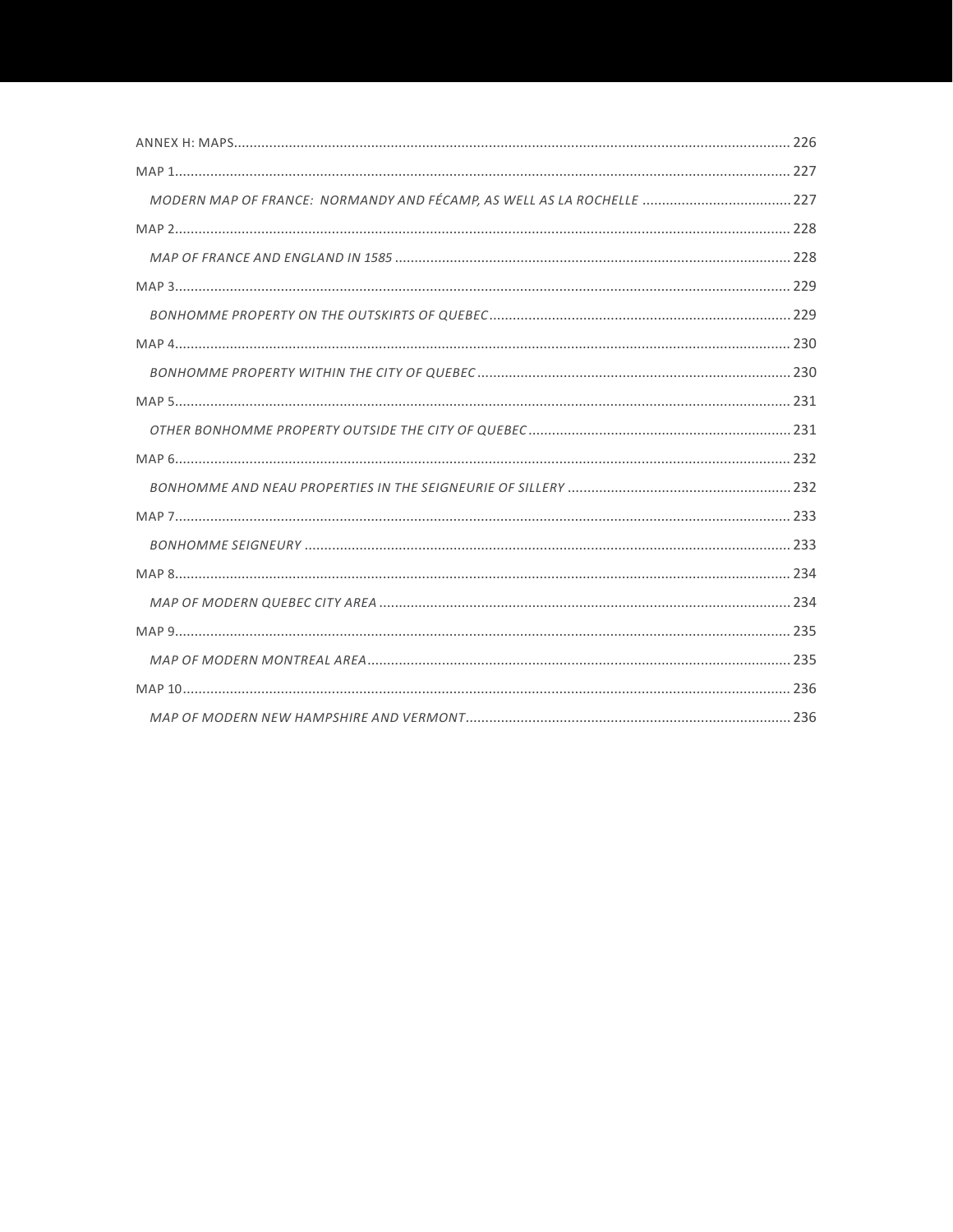# HISTORICAL NOTE

#### **WHO ARE THE NORMANS?**

In his Book, Bishop Bonhomme speaks with pride of the great tradition the Bonhommes have, being Normans. The question for the modern reader then crops up, who are the Normans?

To answer this question, I consulted the Encyclopedia Universalis. The Normans were the people who lived in Norway in the early centuries of the Common Era (C.E.). They were famous as the Vikings - explorers, conquerors and traders. They moved out of Norway in search of new lands to settle because they had surplus population. They could do it because they had superior ships and a well-developed military organization.

It was in these ships that they were able to visit North America, well before Columbus or any of the other explorers. They went as far South as Florida and there is evidence of their going as far inland as Minnesota. Mostly, they kept to the shore line of North America. They discovered Iceland in 870 and what is Canada shortly thereafter. Two of their famous explorers were Eric the Red (983) and his son Lief Ericson who went west in 1000. The years 800 - 1050 were known as the Viking Age.

At the same time as some Norsemen were exploring and discovering new countries and trading with them, other Norsemen were conquering established countries. They successfully attacked Ireland, Scotland, Britain, France, the Shetlands, the Orkneys, the Hebrides, the Isle of Man, the Faero Islands, Iceland and Greenland. One of the main reasons for this exploration and conquering in addition to finding space for their growing population was, of course, financial. The Norse were excellent traders and grew rich and powerful.

It is the Norsemen who established themselves in France and became the Normans who are of interest to us here. For some time, they had been attacking the Northern coast of what is now France. In 911, Charles the Simple, the last Carolingian King (descendant of Charlemagne), conceded to the Viking Chief Rollon, the region of the lower Seine. This became the duchy of Normandy. The people who lived there at the time were probably mostly Celts, and according to Frank Delaney<sup>1</sup> the Belgae, the Bellovaci, and the Parisi. He quotes the following account by Julius Caesar about the Belgae:

descended from tribes which long ago came across the Rhine from Germany, and settled in that part of Gaul on account of its fertility, expelling the former inhabitants. The Belgae, they said, were the only people who, half a century earlier, when all the rest of Gaul were overrun by the Teutoni and the Cimbri, prevented the invaders from entering their territory - the recollection of which made them assume an air of such importance, and pride themselves on their military power.

<sup>1</sup> Frank Delaney, *The Celts*, Little, Brown & Company, Boston and Toronto, 1986, p. 34-35. Mr. Delaney is also responsible for a recent television series on the Celts.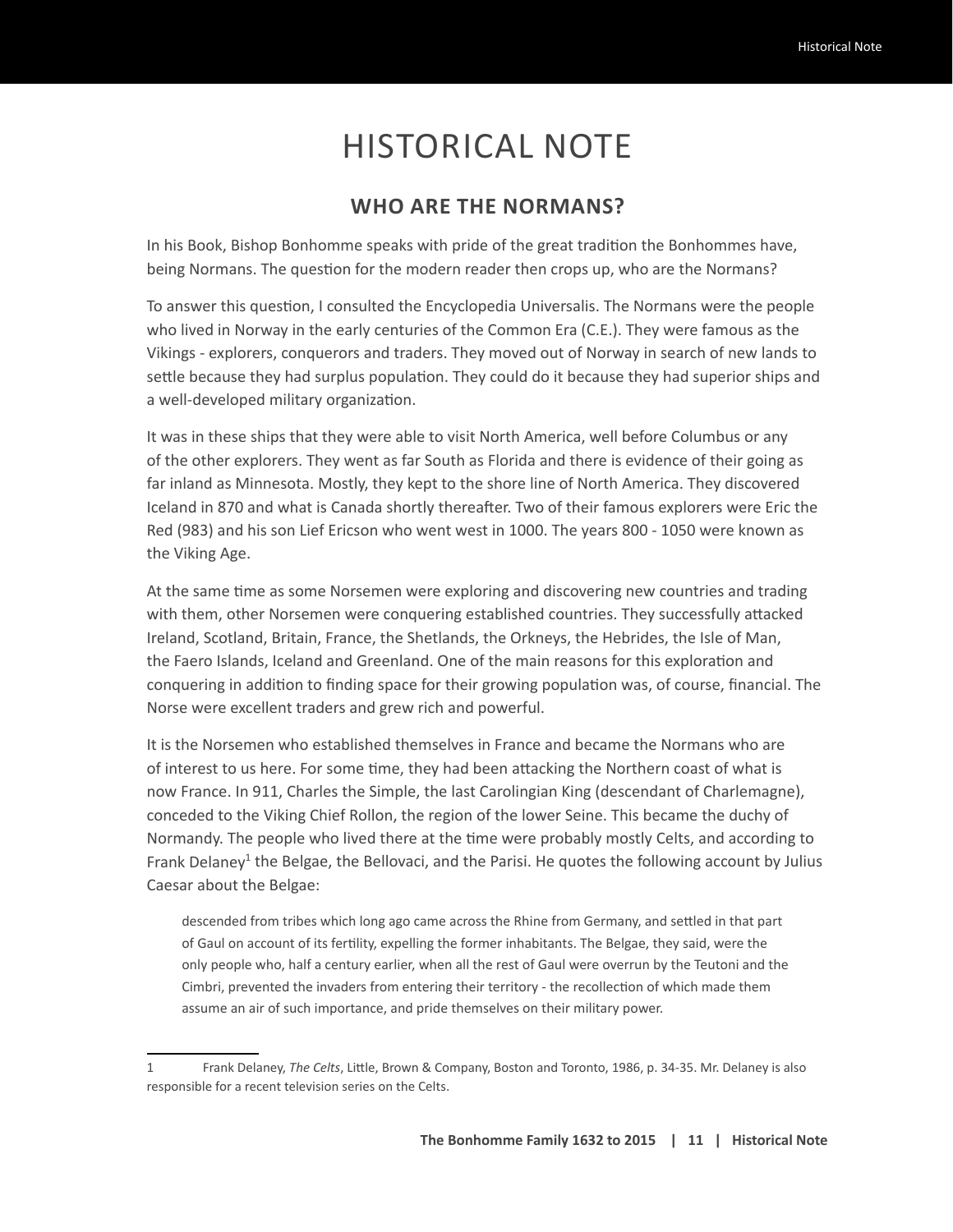Nevertheless, they were conquered by Caesar in 58 B.C. As can been seen from the quote directly below, the Celts were basically a tribal people (for example, even today, the clans are important in Scotland). Perhaps, this pride of family that the Normans have, comes from this Celtic origin.

In order to give the readers an idea of why the Normans were so successful, I will quote Delaney (p. 56) at length:

Much of history is geography. The Celts, tribal and traveling, could never have established a political entity. They fought too frequently among themselves; in a kindred system too intensive and too introverted, the collective personality remained too individual, too undisciplined, too lacking in organization, to permit the global ambition necessary to found an empire. They never created a lasting political nation...

The Norman system of feudalism, with a central power deriving from the kingship and government, dealt the final blow to a society which had been founded on the triumph of the individual. Where the Roman Empire had been a machine which cut deep into the civilisation, changing the face of great tracts of it, and where the Norse invaders had been a series of detonations which fundamentally altered the sites where they exploded, the Normans moved straight and smooth through all existing structures, leaving nothing unaltered in a thorough and deep colonization. The power was visible; the manner undeniable; the culture irresistible; the effect irredeemable - and all from the moment that William of Normandy killed Harold of England at Hastings in 1066, and from the moment that Dermot McMurrough invited Henry II to consider Ireland.

As can be intuited from the quote above, from 911 to 1204, Normandy became a true state, one of the best organized and most dynamic in all medieval Europe. In 1130, Roger II of Normandy united Southern Italy and made Palermo its capital. In 1186, King Henry VI of Burgundy married the Norman heiress Constance and inherited the Norman Kingdom in 1194. In 1204, it became a part of France. During those years, it played an important part in the political life of Europe. In the later centuries, the late 1500s and early 1600s, it played a pivotal role in the development of Canada from its "discovery" by Jacques Cartier in 1534 until today.

There is an irony to the fact that Canadians were among the first who landed on the beaches in Normandy in 1944 and made the names of its towns famous: St. Lo, Caen, Dieppe, Fécamp, Honfleur, Le Havre, Cherbourg, Bayeux, etc... Many of the Canadians who landed there and many of the Americans too, were Normans simply "coming home". A number of men from the family were present there. Those who were buried there, in a sense, were buried on home soil.

The *Encyclopedia Universalis* says, agreeing with Bishop Bonhomme:

Normandy was strongly influenced by the values of the Vikings, and inherited their organizational abilities. The Normans of the Middle Ages owe them their pioneering spirit, their ability to adapt, and their keen business sense.

In the book by Vaillancourt, *La Conquête du Canada par les Normans* (the Conquest of Canada by the Normans), the author of the Preface, Aegidius Fauteux, retells a story of once having a drink with the author of the book and a few companions after a late night at Quebec's National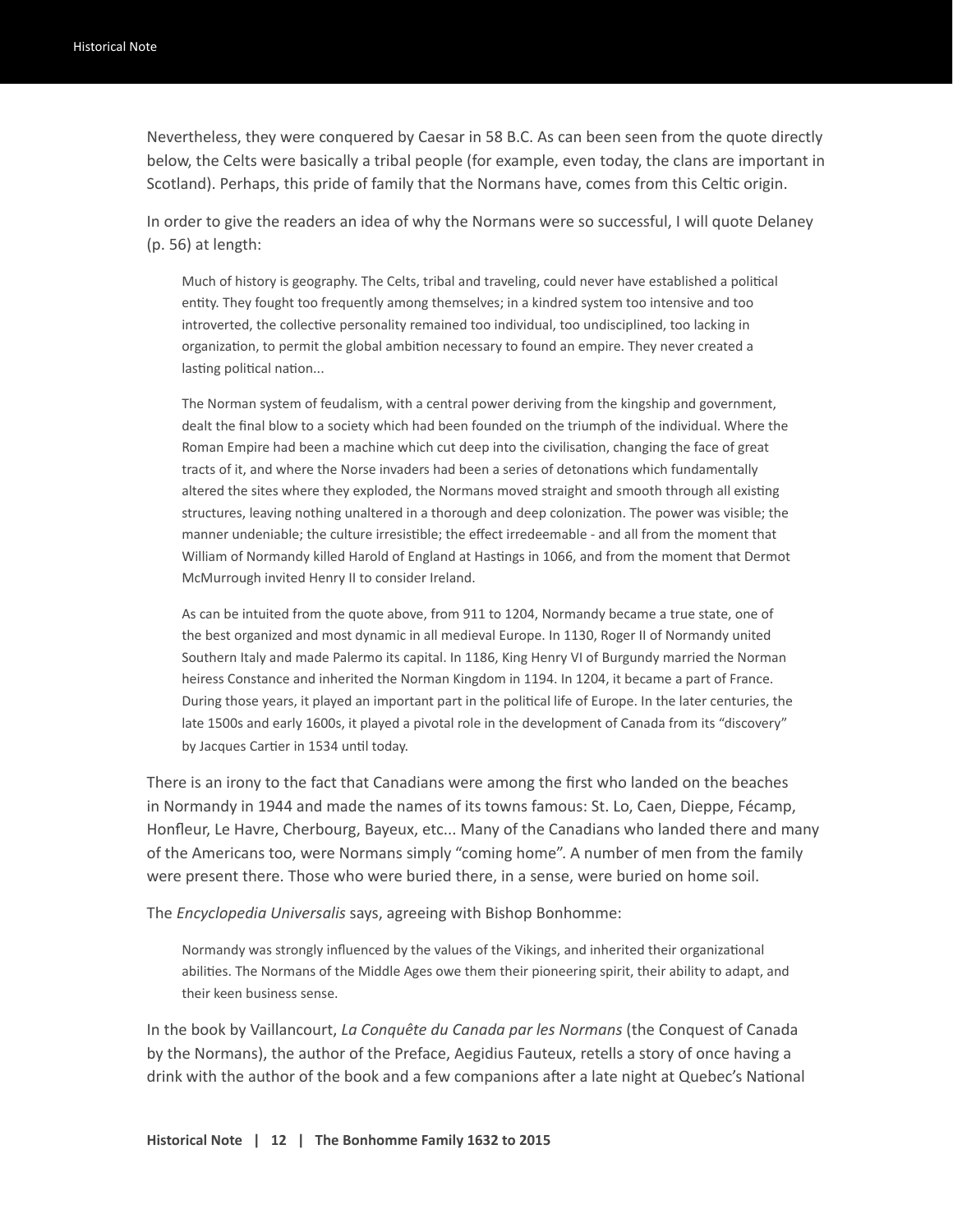Assembly. He says (again, my own translation): "Normandy was really the Alma Parens of Canada". The Latin, "alma parens" can be translated as nourishing parent, or foster parent. He adds an interesting note about the psychology of the Norman which seemed to me could have been written by Bishop Bonhomme himself:

The Norman has a reputation for holding grudges. This legend is false. By this, we want to say that he simply has a good memory. Of all Canadians, there are none to whom Quebec's motto fits better: *I Remember*. *2*

Bishop Bonhomme wrote a book about a visit to Europe's sacred places, Les Merveilles du Vieux Continent, Attraits de ses Sanctuaires (The Marvels of the Old Continent, the Appeal of its Sanctuaries). In this book, (p.15), he describes visiting Normandy, "the country of the ancestors":

We cannot adequately describe our impressions when we trod for the first time on the soil of our Mother Country. ... The Normandy that we are crossing is very dear to me as it is for my Secretary, Father Armand Veilleux, because it is the country of the ancestors. It appears to us that we are more affected than the other travellers by something that draws our admiration.

The 11th Century was a brilliant one for the Normans. In 1066, William (the Conqueror) took the throne of England from his cousin Edward the Confessor at the latter's suggestion because he was dying and had no heirs. A number of people were competing for the kingship within England, and the winner among the English was Harold. William defeated him at Hastings October 14, 1066 and became King on Christmas Day. Until 1204, England and Normandy were one state with an efficient and centralized administration.

His famous descendants were Henry I and Henry II. Henry II married the famous Eleanor of Aquitaine and greatly enlarged his Kingdom to include almost all of what is France today. This was the apex of Norman power in Europe. The empire collapsed with the advent of his three sons. The first was Richard the Lion-Hearted (1189-1199) who was celebrated as the Richard who went to the Crusades. He is the one referred to in the stories of Robin Hood, including the recent movie with Kevin Costner. He has a reputation for goodness which is not supported by historical fact. For example, he was probably responsible for his own father's death. The reader may remember the fights at that time between the Anglo-Saxons and the Anglo-Normans.

Richard was followed on the throne by his infamous brother, John, whose cruelty and evilness is legendary. He remains one of the most hated of English Kings. When Normandy became French in 1203-04, the managers to whom the Duchy owed its success and good fortune disappeared. The state then went into a decline. There was a division between French and English allegiances which continued for many years. We still hear the echoes of this rivalry today, in Europe and in Canada.

<sup>2</sup> This is a reference to the motto of Quebec which can still be seen on license plates - Je me souviens. What is being remembered is the conquest of French Canada by the English in 1759. Both commanding generals (Wolfe and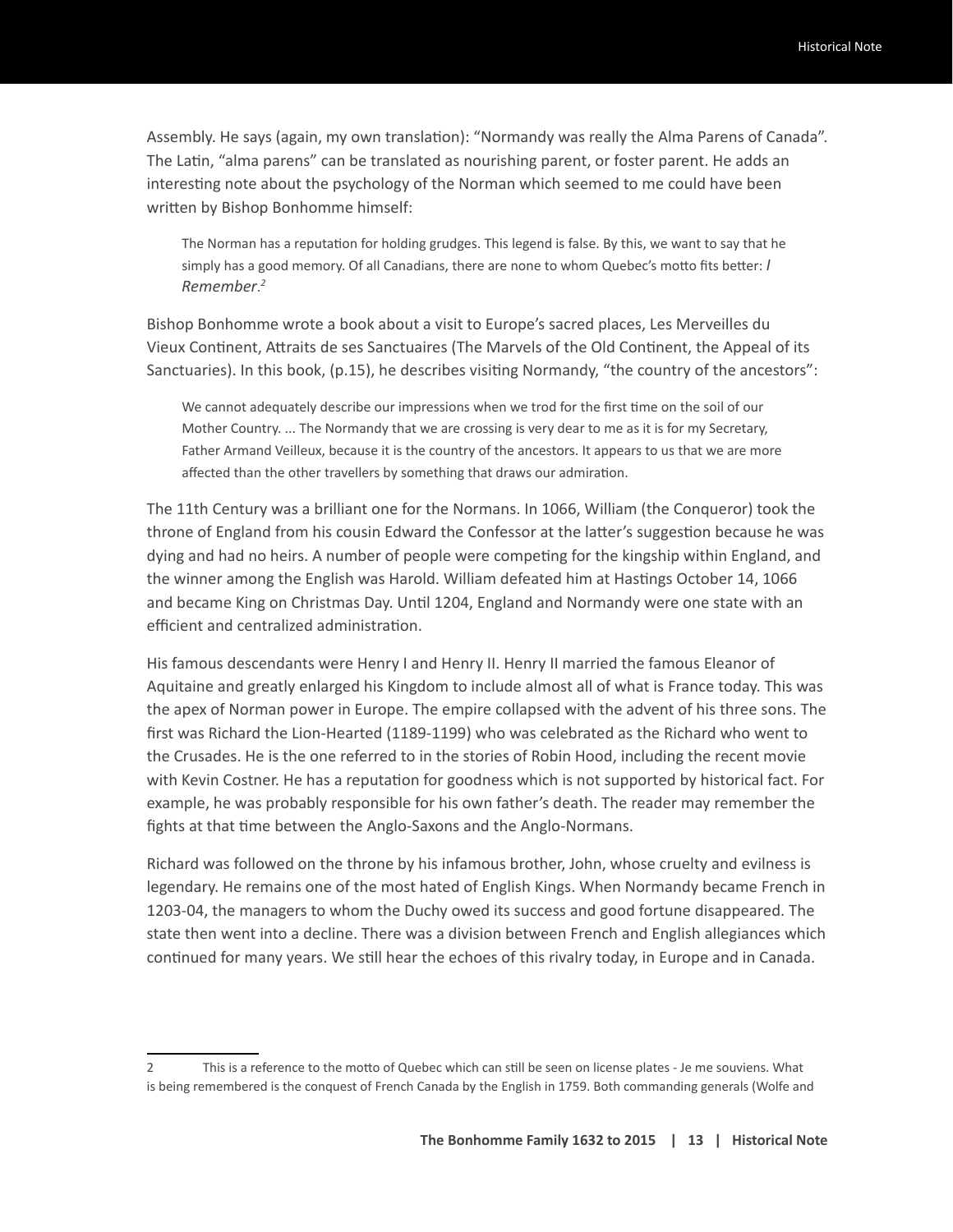#### **FÉCAMP**

We know that Nicolas I came from the parish of Ste. Croix in Fécamp. Please refer to the map of Modern France in the Maps at the back of the book. As can be seen from the map, Normandy was well-suited to both political conquering of England as well as trade. The City of Fécamp, was right on the Sea, across from Portsmouth, England and south of Dieppe.

Normandy is made up of 5 "départements", or counties: Seine-Maritime, Eure (in the Region of Upper Normandy), Manche, Calvados, Orne (in the region of lower Normandy). Fécamp is in the Seine Maritime Département, in the Caux region. Caux means chalk and the coast there resembles Dover with its white chalk cliffs.

From earliest times, Fécamp was a very important center. Much of the information I got about Fécamp, I got from travel guides and the important archaeological work by Annie Renoux entitled *Fécamp: Du Palais Ducal au palais de Dieu: bilan historique et archéologique des recherches menées sur le site du château des ducs de Normandie* (Paris: Éditions du Center national de la recherche scientifique : Diffusion Presses du CNRS, 1991). A rough translation would be: "Fécamp: From the Ducal Palace to God's Palace: historical and archaeological outline of the research undertaken on the site of the Palace of the Dukes of Normandy". In the book, there is an outline of the monastery and the place where the Church of Ste. Croix once stood. This was no doubt the Church where Nicolas Bonhomme and his family worshipped.

Beaudri of Bourgeuil, Archbishop of Dol (in Brittany), visited the Monastery there in 1181-82 and called it "a paradise". And in fact, it is a beautiful place, on the coast, in a valley. One mountain is farmed and the other is woods. It is a rich country, with trees, opulent gardens, orchards. The waters are full of fish and the port is calm. So, it was inhabited very early. There is archaeological evidence of its being inhabited in pre-history by Celts of the La Tene period. At the time, of Charlemagne, there was a monastery there which was fairly rich and which increased its size as time went on. By 850, the raids by Norsemen increased. The Monastery was abandoned but the other people there seemed to have stayed and have enjoyed a comfortable style of life.

Contrary to other regions, in France, in Normandy of the 1000s and 1100s there was practically no serfdom. The local farming communities achieved a level of independence which led them to rebel against any form of authority at the beginning of the reign of Richard II of Normandy (not Richard the Lion-Hearted). Their rebellion was easily put down by Richard II but I mention it here as it throws more light on the type of people who were our ancestors.

It is the Middle Ages that Fécamp comes into its own. Duke Richard I rebuilt it as a simple country

Montcalm) died in the decisive battle in the Plains of Abraham near Quebec City. Bishop Bonhomme makes allusion to this conquest in the book. As well, when I spoke to Jeanne Lalonde, she also made reference to it in her comments about fighting England's wars. Americans sometimes do not understand why Quebec wants to separate. The mystery is now solved. The answer to the question lies back here in this conquest which was never accepted by the French in Canada. They are, in fact, still today, remembering. And, of course, wanting to change that. That, to them, today, means independence from Canada.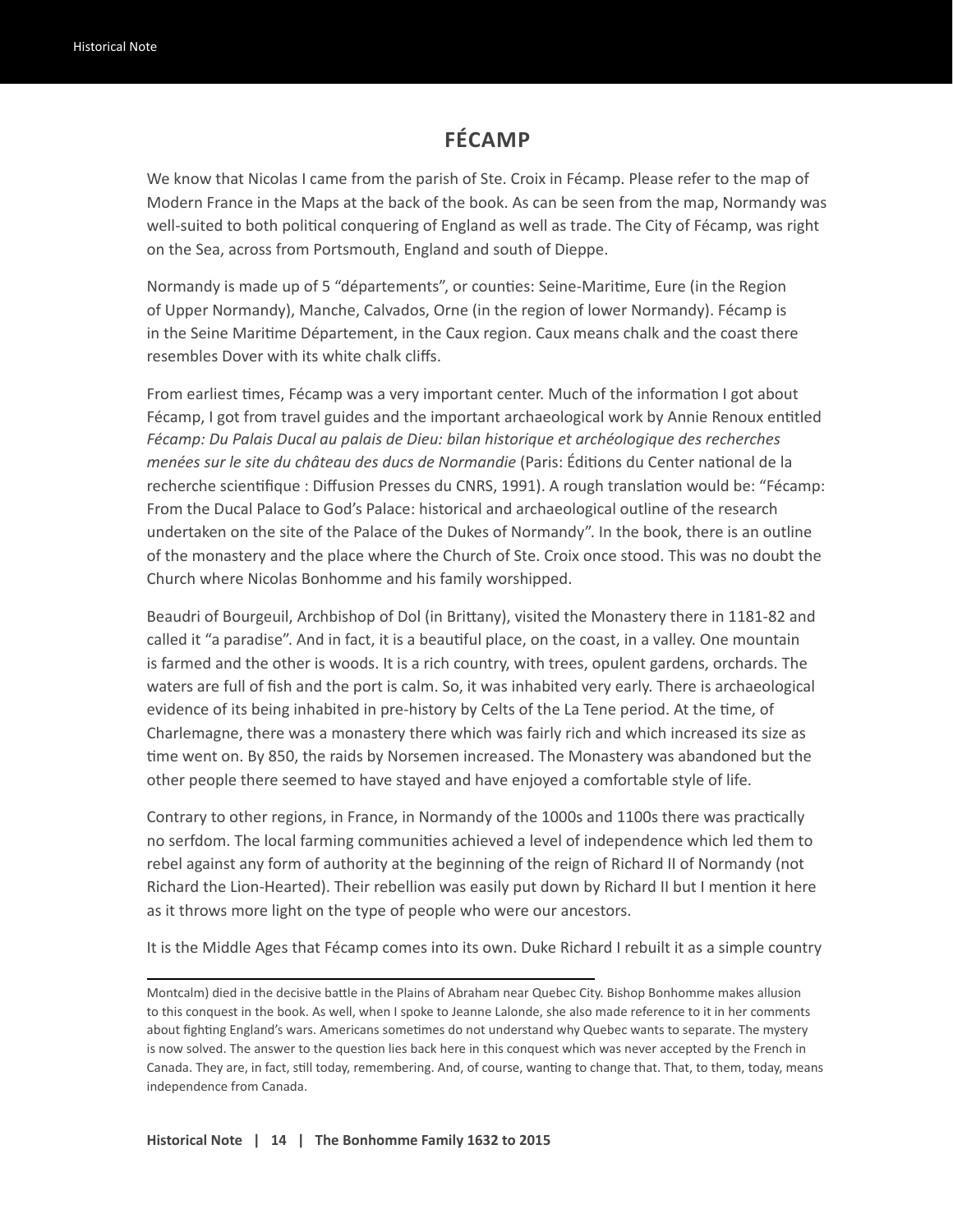retreat. By 1001, he had also rebuilt the monastery. Then during the time of Duke Richard II, it became an important ducal palace on a level with the palaces at Rouen and Bayeux. Then, after the Conquest, it serves less as a palace and more as a place of worship. In 1067 William the Conqueror, returning to Normandy, received a triumphant welcome and then went to Fécamp to celebrate Easter. And then he returned there often to celebrate various special holidays.

During the next centuries the Monastery was rebuilt and expanded several times. It became a very famous monastery. Some say that for a time, it housed the Holy Grail which had been transported there from Arthur's England according to Norma Lorre Goodrich, in *The Holy Grail*, (Perennial Library, Harper, New York, 1992).

#### **HISTORICAL BACKGROUND OF NORMANDY IN THE 16TH AND 17TH CENTURIES**

So, what was life at Fécamp like when Nicolas Bonhomme left for Canada in 1633, 1637(?), 1640, and 1645? By then, Fécamp was a port and fishing was a main source of income. This fishing was not limited to France. Fishermen from the French coast as far as the Basque country were fishing off the coast of Newfoundland in Canada and continued to do so until the decline in the cod population recently forced the Canadian government to forbid fishing there until further notice. This fishing had begun in the early 1500s.

The period from about 1400 is known as the Renaissance. It started in Italy and spread throughout Europe. It advocated the unhampered intellectual development of man, who was considered to be able to perfect himself through the study of classical literature. This was a reaction to the scolasticism of the Middle Ages which had strict forms. This created a great renewal in architecture, literature and the arts. It was also the beginning of capitalism which would eventually mean the end of serfdom because it made for the rise of merchants which formed a new class, the middle class. It resulted from the gradual change from a barter economy to a money economy. Talent and ability became more important than origin and estate. This new philosophy and culture found its greatest expression in the North American colonies which were unhampered by an existing hierarchy or class system. The greatest gift that America gave the world was this concept of a classless society, where everyone had the potential to become whatever they chose to be and the freedom of expression and religion. It profited from the selfexile of many people fleeing the persecutions of the religious wars of the 1600s.

The beginning of the 1600s in Normandy, was a time of contrasts. There were atrocious famines, repeated epidemics, and the financial pressures and abuses of an administration which was more and more controlled from Paris as successive Kings and prelates sought for power over all of France. This would lead to the revolt of the nobles in France in 1648; this was called the War of the Fronde. In Normandy, it led to the Barefoot Revolt (my translation) of 1639, the year before Nicolas I was married. This revolt was cruelly repressed by the agents of the famous Cardinal Richelieu (this was the combination of Church and State that became so hated by the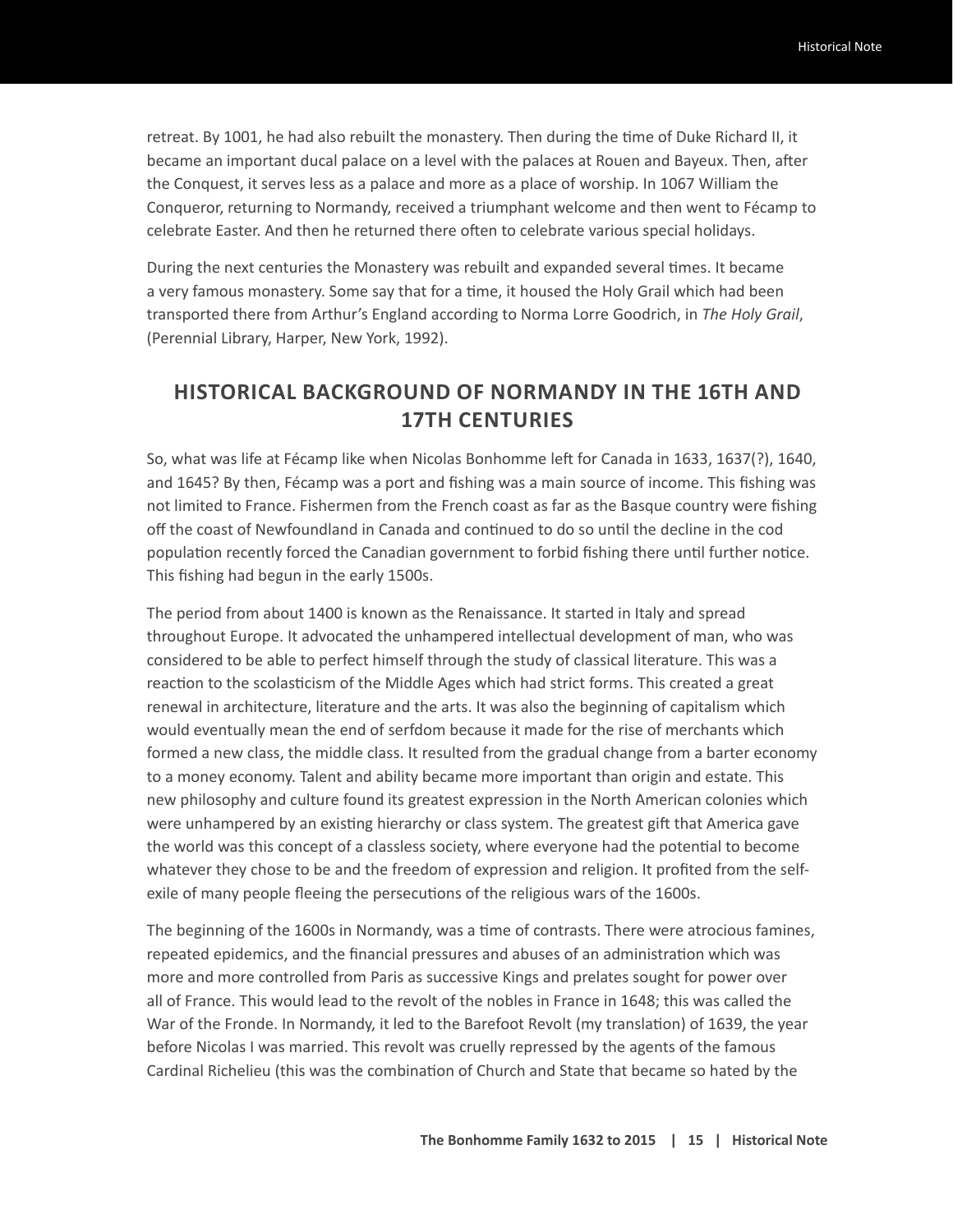new colonists in America who were fleeing that tyranny). Those of you who saw the recent movie *The Three Musketeers* will remember him as the villain. I mention these revolts because I see a continuation of it in the work that Bonhommes have done to improve the condition of the French Canadian working poor. I am thinking of people like Bishop Bonhomme, Philorum Bonhomme, Théotim Bonhomme. This Edition's patron, Stella Paquette spent many years working for the betterment of workers in her Union.

In 1610, at age 9, Louis XIII became King of France after his father, Henry IV was assassinated. He is the young King featured in the Three Musketeers. He would be King throughout this turbulent period until 1643 when he is succeeded by his 5 year-old son, the great Sun King, Louis XIV. Louis XIII did not rule alone. His mother, Maria de Medici, of the powerful Italian de Medici family of the Renaissance was always present and plotting for more power. Richelieu was the other plotter. He was exiled in 1618 for plotting with the Queen Mother. The next year, the King recalled him to put down a revolt of nobles and defeat the Queen Mother. He was able to secure his position as advisor to the King, being made Cardinal in 1622 and then First Minister of France in 1624, an office he held until his death, one year before his King in 1642. He was succeeded by Cardinal Mazarin. Royalty quelled all the revolts and it would find the height of its powers with the reign of the Sun King, Louis XIV. However, the revolts would eventually lead to the French Revolution in 1789.

The Renaissance also led to an Age of Discovery. It had started with the various trips by explorers such as Columbus in 1497. Feudalism was dying and the new merchant class was rising. This new "middle class" and the lesser nobility were becoming rich from trading and this included trading in the new colonies. With their wealth, they built estates in the cities, villages and in the countryside. There was also the birth of a brilliant intellectual movement.

This was also the time of the religious wars. The Reformation was sweeping Europe starting with Martin Luther who died in 1483. In England, Henry Tudor had begun the conversion to Protestantism (1536). He died in 1547 and was eventually (1558) succeeded by his Protestant daughter, the Great Elizabeth I, a Protestant . She followed her sister, Mary I , a Catholic. She would have a brilliant reign until her death in 1603.

There were those in other countries (especially the Latin countries such as Italy, Spain and France) which remained Catholic. Spain initiated the Inquisition. This was the Counter Reformation. It was a time when many of the religious houses were established including the Jesuits. At no other time in Normandy's history were there more convents established. Normandy gave the world brilliant and famous preachers such as Saint Jean Eudes, mystics, and Canadian missionaries.

This period in history was especially difficult in France because many noble families including the Royal family were on either side of the religious question; Protestants in France were called Huguenots and they became a political party. It led to the religious wars (1562-1598) with Spain and England taking part. This, in turn, led to the famous Council of Trent (1545-1563) that set the parameters for Roman Catholicism for many years to come.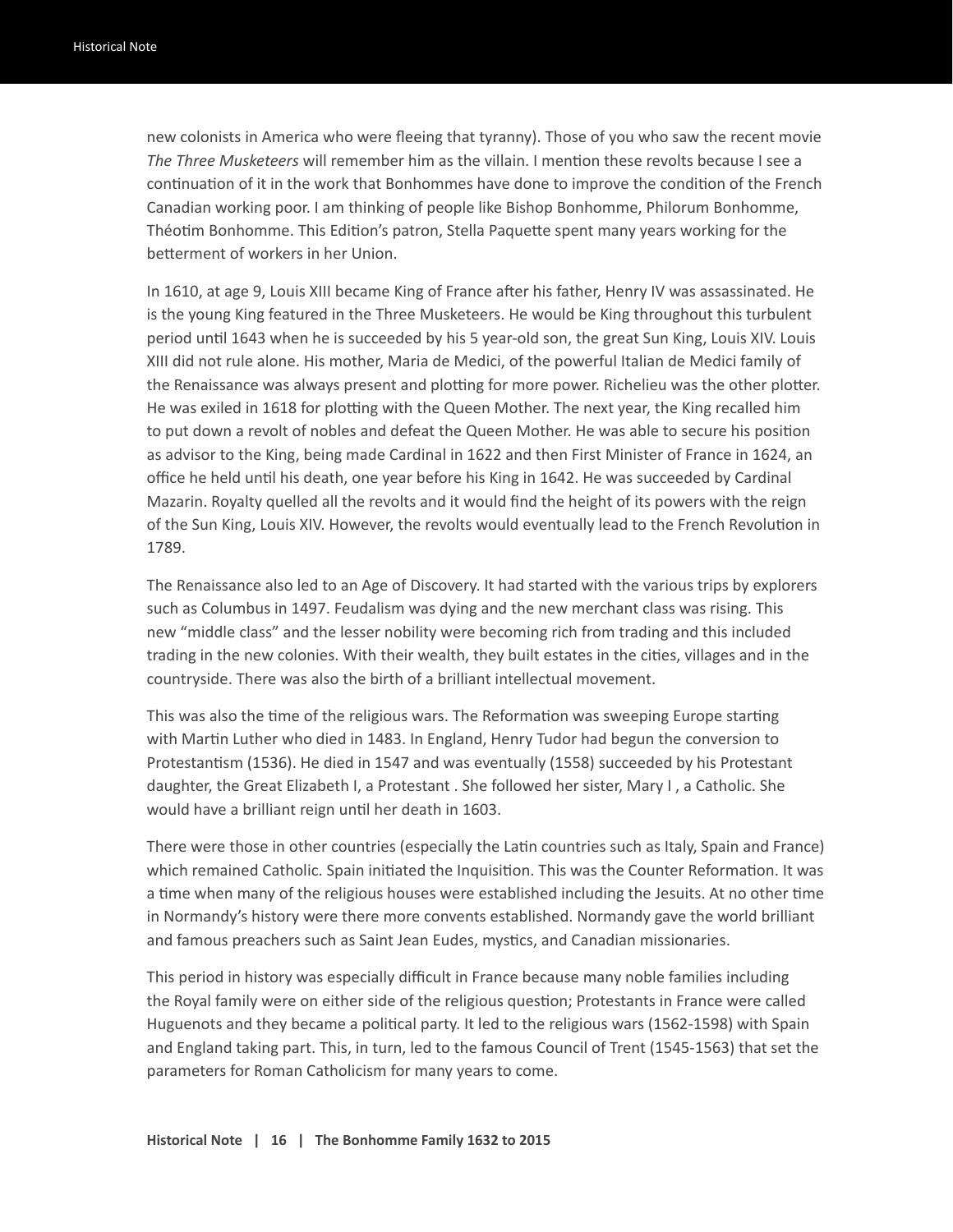Over the years, there were treaties which gave the Huguenots freedom of religion; however, they were revoked, then reinstated, then revoked again. there was much bloodshed. In 1593, the new King of France, Henry IV (of Bourbon), a Huguenot, converted to the Catholic faith. He said "Paris is well worth a mass". As a result, France remained a Catholic country but integrated the Protestant minority politically and culturally. The Crown was victorious over the nobility, at least for a time. The King united the country into a state. His Minister Sully put agriculture and the finances of the state into order; trade and the crafts improved; and, of course, the first French colony was established in Canada. These wars would have an effect in Canada because religion would remain the strongest unifying force for centuries until the Quiet Revolution of the 1960's.

The Huguenots were not supposed to be allowed into Canada. When he finally took notice, and took charge, Richelieu conceived Canada as a Catholic colony. decided it was to be a Catholic country. Even though they were greatly in need of colonizers and were finding it difficult to find them, the stipulation was that they be Catholic. Protestants were required to "abjure". Most did so before leaving France but there are instances in the records of some doing so only once they reached Canada. Champlain himself was one of these abjurers. This we know from a variety of sources; but we would know anyway from his name alone. Catholics apparently took their names from the New Testament and Protestants from the Old Testament. It would seem then that Nicolas, named after the Saint had probably always been Catholic. This seems to be a family trait. The Bishop's family were very devout Catholics. Many of the family are still staunch Catholics today, even to the 12th generation.

In England, Queen Elizabeth reigned until 1603 and was succeeded by her cousin James VI of Scotland who became James I of England and Ireland. He was followed upon his death in 1625 by Charles I of England and Scotland who is famous as the Charles who was beheaded in 1649. Charles I is crowned King of Scotland but loses to the forces of Cromwell who becomes Lord Protector. Cromwell rejects the title of King and is given increased power in 1656, dies in 1658, and is succeeded by his son Richard who resigns the next year. Charles II returns in 1660 and is crowned in 1661.

As Champlain was settling Canada, Europe was in the middle of the Thirty-Years War (1618-1648). It started as religious conflict between Catholic and Protestant States and ended up as a European power struggle. It reached Canada when the Kirke brothers attacked Quebec in 1627.

1600 is usually considered the beginning of the Baroque Period. It grew out of the Renaissance and proceeded from Italy as had the Renaissance. It was an epoch of courtly style. It started in Southern Italy (Michelangelo) and proceeded into the Netherlands. It was obvious in the painting and art of the time in these two countries. There was increased construction of Churches and princely palaces.

In 1633, Rembrandt, Poussin, Velazquez, Van Dyck, Jan Vermeer, and Rubens were painting. Christopher Wren, Inigo Jones, and Bernini were building churches and palaces. The composers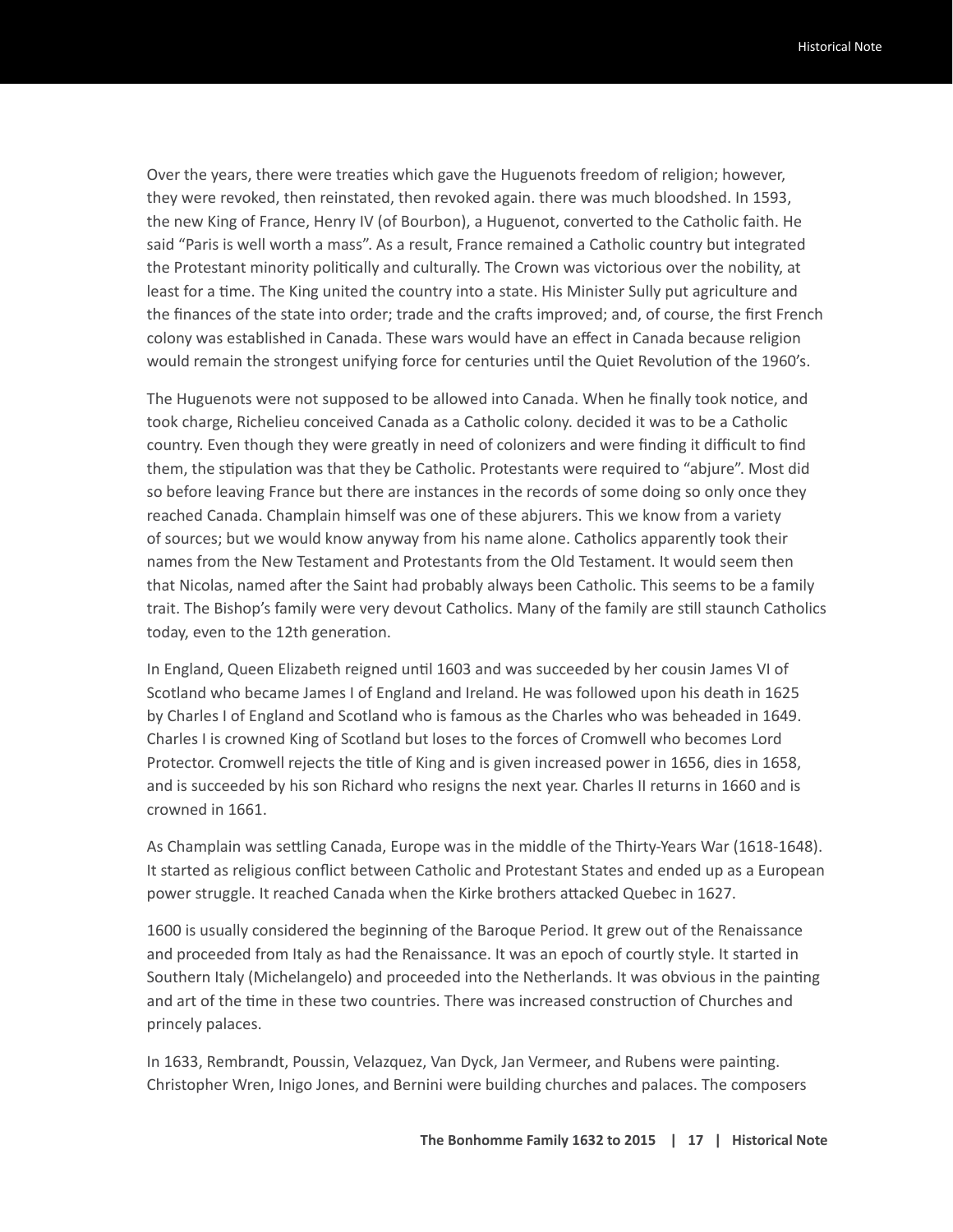of the time were Corelli, Vivaldi, Lully, Bach, and Handel. In France, Boileau, Corneille, Perrault, Molière, La Fontaine, and Cyrano de Bergerac, were writing. In England, it was the time of the great Elizabethan dramatists with Shakespeare at their head. Also writing in England were Beaumont, Ben Jonson, Lovelace, Donne, Bunyan. Cervantes was writing Don Quixote in Spain.

Science was just at its beginnings. We are in the process of moving into the Age of Enlightenment of the 18th century. Already in the 1600s, largely because of the freer thinking as a result of the Protestant Reformation, philosophers started to write and to be influential. Francis Bacon in England founded empiricism. René Descartes, the French philosopher asserted the rationalism for which France is still so well known today. It was also the time of Leibnitz, Hobbes, and Spinoza. Hobbes was developing his social contract. St. Francis of Salles was writing, as was Böhme, Henry More, Galileo, and Blaise Pascal. The first authorized version of the Bible, the King James Version, was published in 1611.

Meanwhile, in what is now the United States of America, colonization was going much faster than in Canada, perhaps because of the milder climate in terms of temperature but also in terms of religious freedom. The first settlement was in Jameston in Virginia in 1607, established by Sir Walter Raleigh, a favourite of Queen Elizabeth I but who was later beheaded. Emigrants persecuted for religious reasons established the New England States during the 17th Century. This included the Pilgrims but also there were Jansenists, Huguenots and others. The Pilgrims crossed the Atlantic on the Mayflower in 1620 and established themselves in Plymouth, Mass. In 1632 Maryland was established by Catholics. In 1640, Connecticut was settled. In 1664 New Netherlands became English; this included New York, New Jersey and Delaware.

During 1633, the year that Nicolas Bonhomme I arrived in Canada for the first time, Charles I is crowned King of Scotland in Edinburgh (and the future James II of England is born). The French army occupies Lorraine. Edward Winslow is named Governor of the Plymouth Colony. John Ford's play *'Tis a Pity She's a Whore* was presented as was Christopher Marlowe's *Jew of Malta*. Samuel Pepys, the famous diarist is born. Galileo is forced by the Inquisition to abjure the theories of Copernicus. The First Baptist Church is established in London. John Cotton becomes a religious leader in Boston. Rembrandt painted Saskia, Van Dyck painted Charles I. An English trading post is established in Bengal and the Dutch settle in Connecticut. A wind saw mill is erected in London.

#### **HISTORICAL BACKGROUND OF NEW FRANCE (CANADA) IN THE EARLY 17TH CENTURY**

I got most of my information about this section from a book by René Le Tenneur, Les Normans et les Origines du Canada Français (Imprimerie OCEP, Coustances, France), Marcel Trudel's *Histoire de la Nouvelle-France III, La Seigneurie des Cents-Associés 1627-1663, Tome 2, La Société*  (Fides 1983, Montreal), Jean Hamelin's *Histoire du Quebec*, (Edisem, St-Hyacinthe, - Quebec, Canada,1976). Marcel Trudel, Professor Emeritus at the University of Ottawa, has written several books on Canadian history, especially the period before 1663 and all of them are interesting and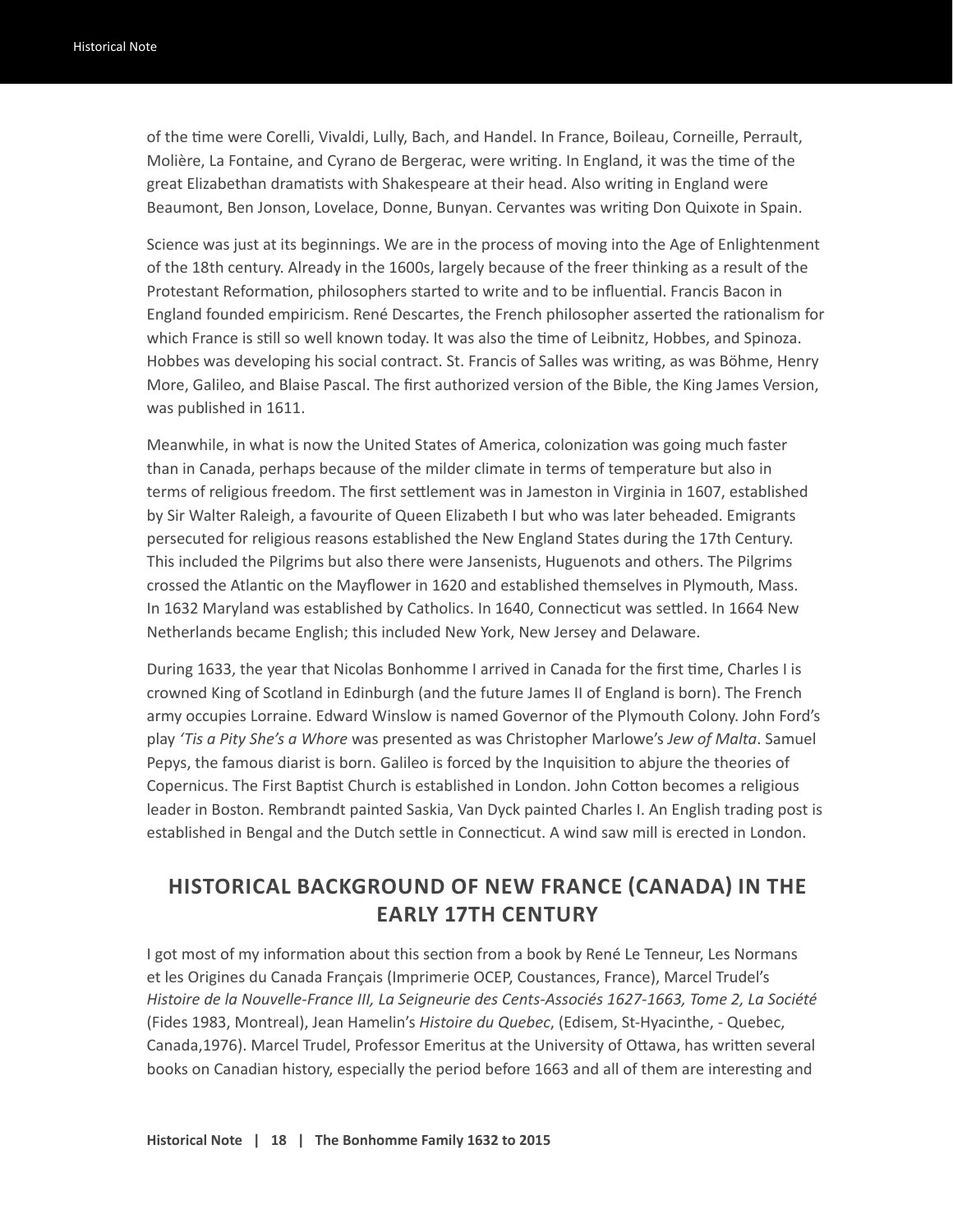most contain allusions to our ancestors. A few of them have been translated into English and should be available through inter-library loan.

Trudel took 1663 as a watershed year in New France as it was the beginning of its governance by King Louis XIV and studied the data from the census, and other sources to paint an interesting picture of New France in the years up to 1663. Our ancestor, Nicholas Bonhomme, and his children are mentioned many times in these books: their marriages, their land, their arguments with neighbors, etc...

Although Jacques Cartier had "discovered" Canada in 1534, there was not much colonization done in Canada, even a century later. I place the word "discovered" in quotes because Canada had been discovered long before by the Vikings, some say the Irish (St. Brendan), Cabot in 1497, the Englishman John Rut in 1517, John Hore in 1527, Giovanni da Verrazano in 1524, the Portuguese from 1500-1520 and there is considerable proof mounting that the Scots led by the explorer Henry Sinclair, a Scots nobleman from Eastern Scotland had sailed to Canada and established themselves in Nova Scotia. Jacques Cartier, however, is the one who found an opening which might lead to the desired passage to the East. This was the purpose of most of the exploration at the time. It was also Champlain's dream. This breach in the solid North America continent was the great Saint Lawrence river which now is part of the border between Canada and the United States.

The King sent few missions. They sold fur trading rights to trading companies which had little interest in settling the country. As a matter of fact, they did not want anyone knowing about their lucrative trade with the Indians. There was a plan for colonization of Canada drawn up as early as 1538 and modified in 1541-42; however, nothing came of it.

The new merchant class was busy on the shores of North America. When the discoverers came, the fishermen were already there. There was a Norman presence there in 1506-1508. In 1527-29, there were at least five separate trips to the "new lands". In 1527, when John Rut arrived, there were 11 Norman fishing vessels in St. John's Harbour. Some of these fishing vessels would have left from Fécamp. In 1578, there were 150 Norman boats in Newfoundland.

Fur trading began in 1580 because it was found to be even more profitable than cod fishing. This should have helped colonization because it became necessary to establishing trading outposts. The first large trading center was established in 1598 by the Marquis de la Roche who brought 100 men and 50 women to Sable Island on the Atlantic coast side of Nova Scotia. The real purpose was not colonization but fur trading. This initiative as well another one at Tadoussac failed because there was no provision made for adapting to the Canadian climate. There was simply not enough incentive for these merchants to colonize Canada. These were businessmen interested in making a large a profit as possible. There is a book which explains the complicated history of the fur trade in these years and the different individuals and companies given trading rights by the King of France, *Nouvelles Glanes Historiques Normands*, by E. Gosselin (Rouen, 1873).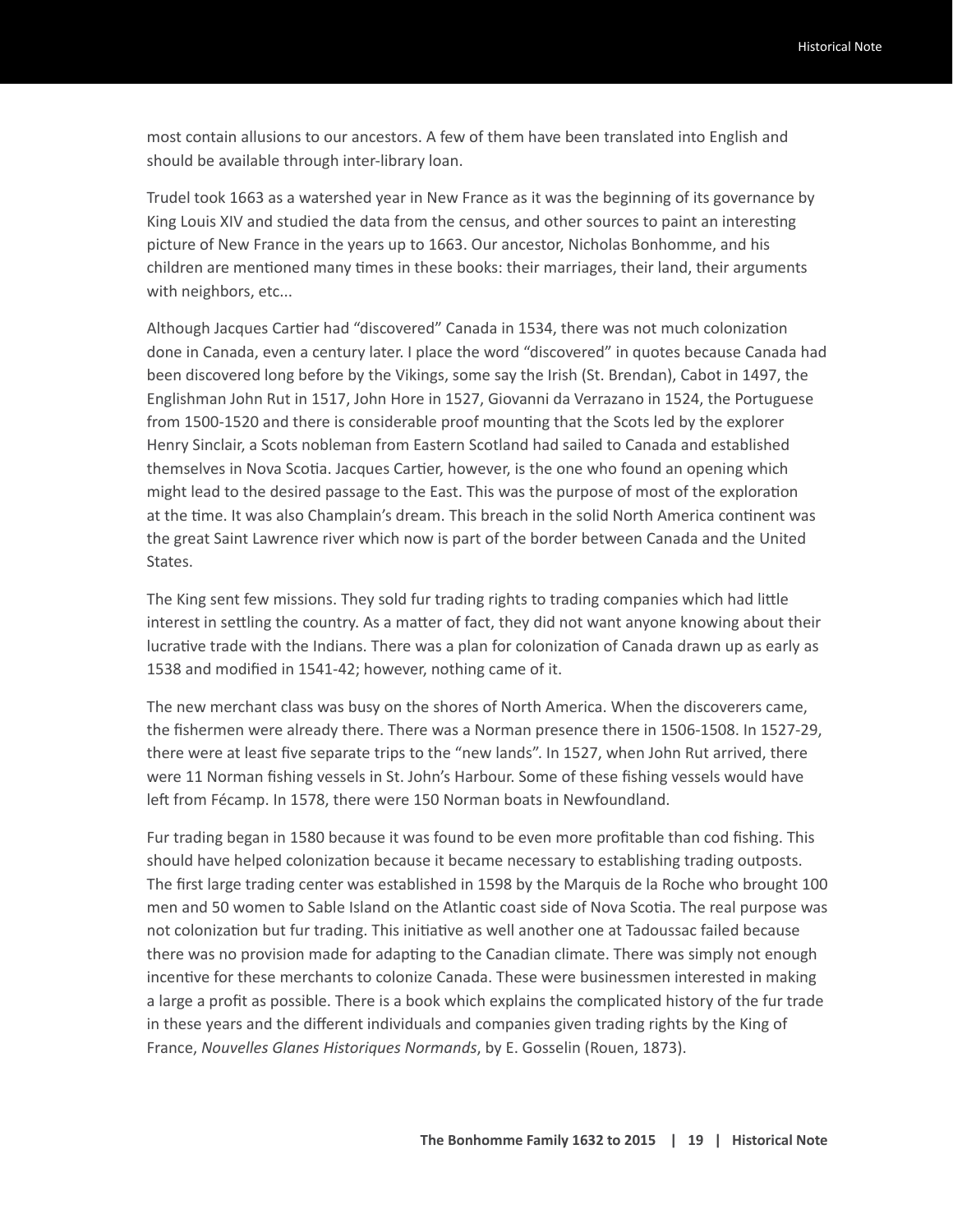In 1627, Cardinal Richelieu stepped in, revoked the existing rights and awarded it to a new company made up of French Catholics, called Les Cent-Associés, and it became directly responsible to him. Of the hundred associates, 30 of them were Norman. The Catholic Counter-Reformation had given new life and power to the Catholic Church and generated missionary fever. Jesuit missionaries left for Canada. Their struggles have been portrayed in the recent popular film, *Black Robe*.

#### **SAMUEL DE CHAMPLAIN**

The colonization of New France owes much to Champlain who gave his name to the great Lake between northern Vermont and New York states. He was an explorer and sailed to Canada with the de Chastes expedition in 1603. From 1603-1607, he traveled the coast of North America from Nova Scotia to Martha's Vineyard and was the first to draw its map as the King's geographer. In 1608, he left Honfleur on April 13 and arrived at Tadoussac June 3. From there, they went to a place the Indians called Kébec. The major goal was to set up a trading post for furs. In so doing, he founded the City of Quebec.

From then on, Champlain seems to have a passion to colonize and evangelize. He remained in Quebec to live, traveling often between Canada and Europe. From there, he continued his explorations. In 1613, he went up the Ottawa River and there lost his Astrolabe. It was later found and can be seen in Ottawa's national Museum of Civilization. Near the Parliament Buildings is an open theatre named the Astrolabe in its honor.

In 1611, Champlain brought the first priests. In 1617, he brought the first real "colon", colonizer or pioneer, an apothecary from Paris, Louis Hébert. The first colonizing expedition undertaken by the Compagnie de la Nouvelle France established by Richelieu was sent in 1628 with 400 men, "the flower of Norman youth" but was stopped by the English Kirke brothers, fighting the Thirty-Years War on these shores. Perhaps Nicolas Bonhomme was on one of those ships.

In July 1628, Champlain was writing about how sad he was to have been abandoned by France. In Quebec, at that time, there were 55 starving people including men, women, and children; of these 18 were workers. On July 20, 1629, the Kirkes were at Quebec with 18 English vessels and won an easy victory. Champlain was forced to surrender Quebec July 21, 1629. A prisoner, he left for London July 24 on a Kirke boat. There were about 10 men, 4 women and 7 or 8 children left. In all of North America in 1627, from Newfoundland to Virginia, there were about 2600 colonizers, "colons", of which only 100 were from New France.

For three years, Quebec was English. With the Treaty of Madrid ending the French-English War in 1630, New France reverted to the French. Champlain then returned in triumph to New France as its new Governor, either in April of May, 1632. It is estimated that there were about 40 people on this boat of which many were Normans.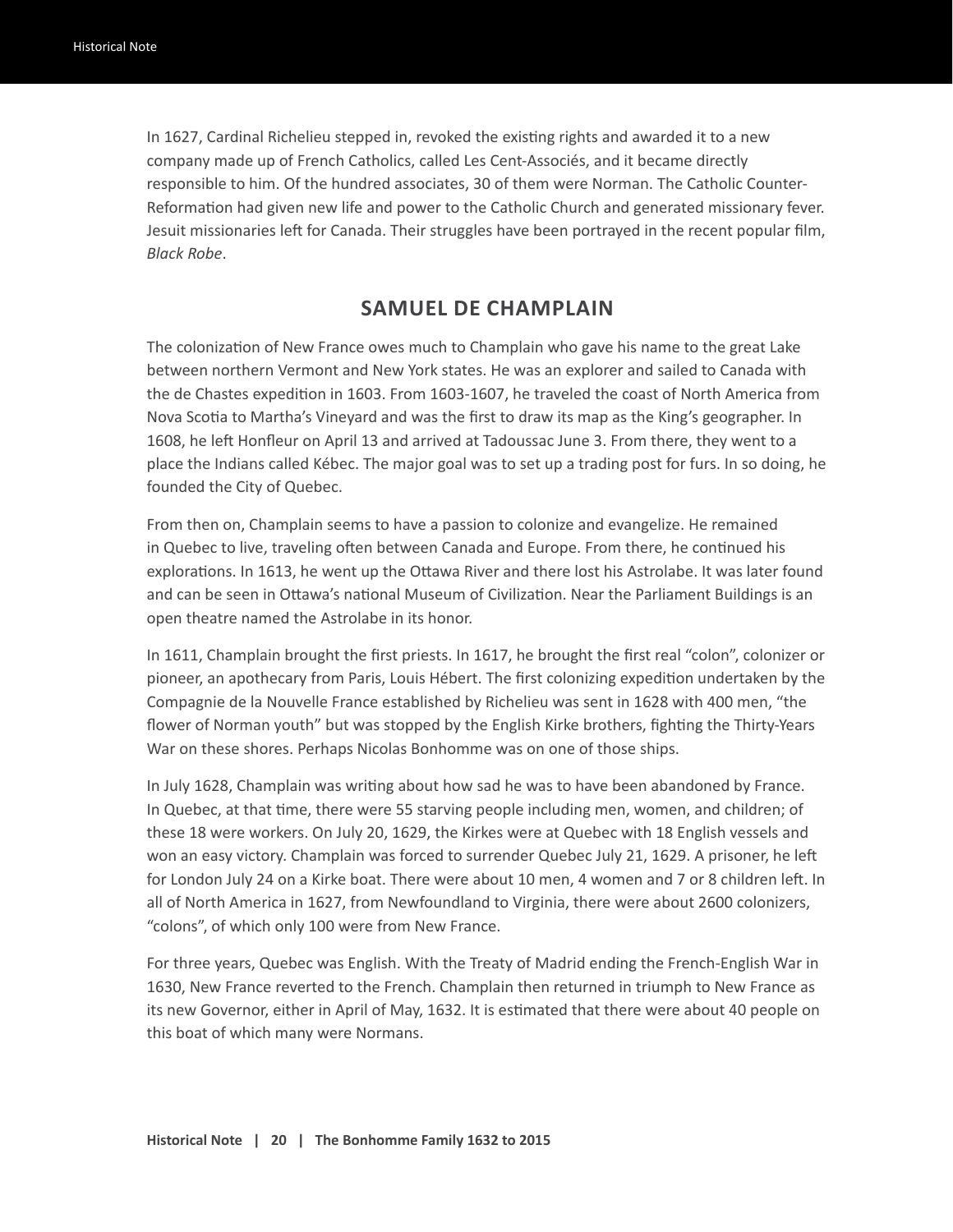The Compagnie des Cent Associés was smart in its method of developing Canada. First, it allocated fiefdoms to people on condition that they bring in people. These fiefdoms included not only large parcels of land but also a noble title. Their land were "seigneuries" and they were "seigneurs".

#### **NICOLAS BONHOMME AND HIS TIME**

So, Champlain got to work rebuilding. In 1633, he organized a new trip. This boat left Dieppe March 23, 1633 with three Norman ships: *Saint Jean, Saint Pierre*, and *Don de Dieu*. He brought with him, 200 people, many of whom were Normans, and two Jesuit priests, Massé and Bréboeuf. Nicolas Bonhomme was among the people identified.

The Le Tenneur book (p.66) goes on to name some of the nobles who were on these boats. He then adds:

Of young Normans, Aubuchon of Dieppe, Gilles Bacon of Caen, Antoine Brassard "born in Normandy", Nicholas Bonhomme of Fécamp, Guillaume Couture of Rouen, Pierre Drouet and Antoine Damien of Rouen, René Mezeray of Thurry, Claude Poulin of Rouen, Paul de Rainville of Touques.

These Normans and these folk from Perche got to work with courage. They cleared the land, erected buildings, and organized the new colony. For more than 30 years, they devoted themselves and participated in the development of the country.

We can imagine the type of men these must be, to be one of the first boat load of people to come to Canada with the purpose of building a country. What pride we can feel to know that this same blood runs in our veins today! I am not sure why these "young Normans" were named rather than others of the 200 men on board. Perhaps they distinguished themselves in some way.

In the same way as the descendants of the pilgrims are aware of their forefather's contribution to American history so do these families have a similar right to the respect and consideration of a grateful nation. We can now all understand the pain to be felt in Bishop Bonhomme's writing that so few of the ninth generation were inflamed in the same way as he was with the pride in his roots. This is even truer of succeeding generations. We are already today into the thirteenth generation in many of our families while some from the ninth generation are still alive as of this writing; for example, George Antoine Goodman of Malone, N.Y., and Jeanne Lalonde of Papineauville.

The prolific historian, Marcel Trudel does not include Nicolas Bonhomme in his list of arrivals in 1633. I am not sure why his information is different from that of Le Tenneur. Le Tenneur is writing in France and Trudel is writing in Canada. I have briefly checked both their lists for 1633 and I have found that none of the people on the Le Tenneur list were in fact on the Trudel list.

Trudel guesses that Nicolas Bonhomme arrived on or before 1640 because of the marriage contract he signed that year. Bishop Bonhomme assumes that he came in 1637 because he had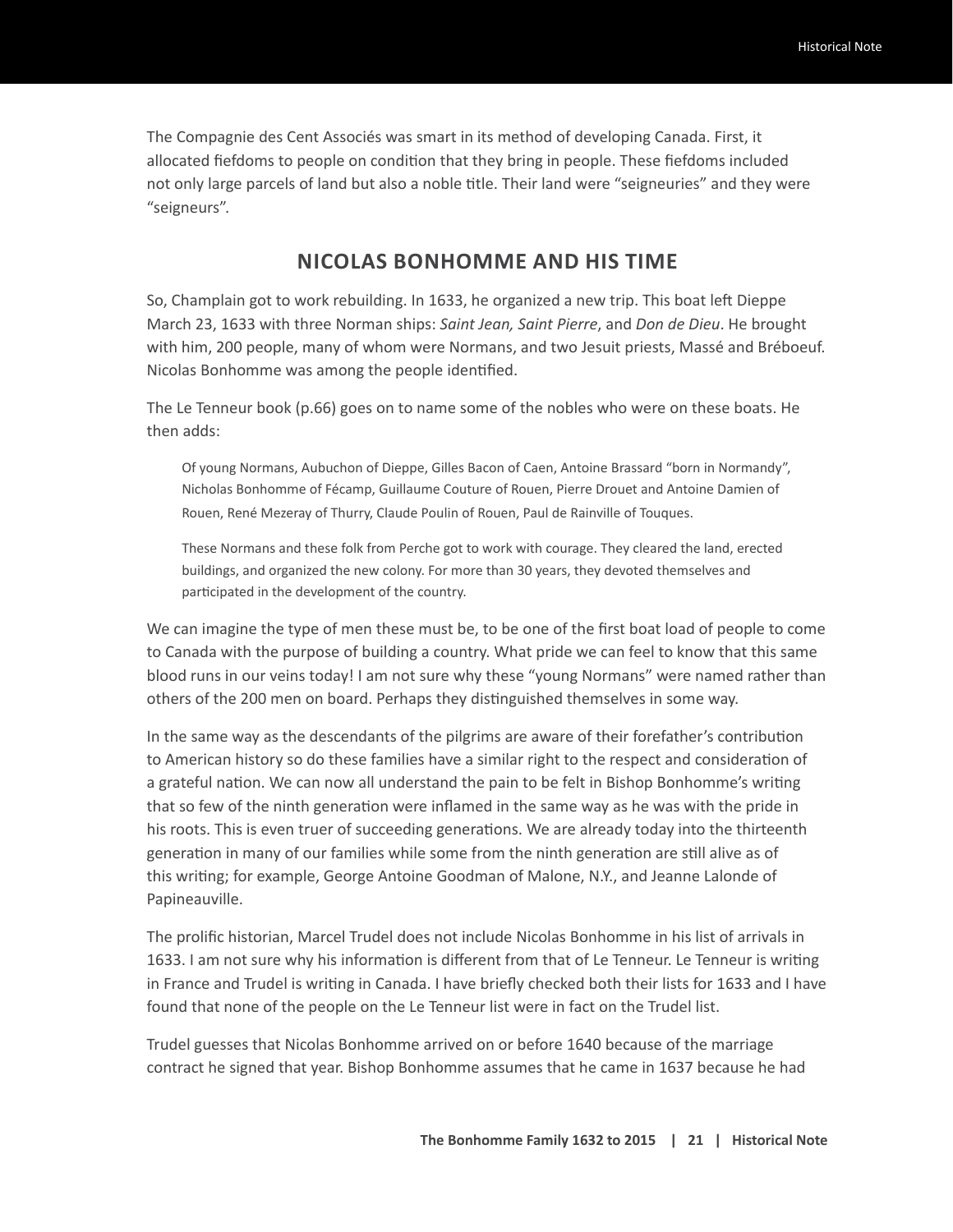to have been here for some time before his marriage. In fact, that makes sense because the normal work contract was for 36 months. Trudel is of the opinion that Nicolas Bonhomme came to Canada in 1640. He then feels that Nicolas traveled with his wife to La Rochelle in 1642. He states categorically that the two older sons were born in La Rochelle in Aunis in France. He then says that the family returned to Canada in 1645. At that time, Guillaume was about 1 year of age and Ignace Bonhomme was less that a year of age. I have no idea why they went to La Rochelle. It is on the coast and many ships left from there bound to Canada. Many immigrants came from this tiny province.

It may be that Nicolas Bonhomme did come in 1633, working his 36 months, returning to France in 1636, then returning in 1637 to Three Rivers (as Bishop Bonhomme guessed), or between 1637- 1640 meeting Catherine Goujet there, signing a marriage contract, going to Quebec City to work, returning to France probably in 1642, living at la Rochelle from which he returns on or before 1645.

#### **1633 - 1640 IN THREE RIVERS**

Where did these immigrants come from? The largest percentage of immigrants to Canada came from Normandy. Of the population of 1663, 282 came from Normandy, 204 from Aunis and 142 from Perche (considered today to be part of Normandy).

Where did these immigrants go? Some of them had a contract whereby they worked off the debt of their passage and expenses as well as received a salary. Some returned to France, then. After the contract was finished, most of the colonizers were given land, then as the clearing of the land progressed, they were married.

In the Le Tenneur book quoted above, we learn that the Normans on the boats in 1633 went to Quebec and Three Rivers while those from Perche established themselves at Beauport. If indeed, our ancestor went from the boat to Three Rivers, it would explain what he was doing there in 1640 when he contracted a marriage his Catherine Goujet. It is easy to guess what Nicolas Bonhomme was doing in Three Rivers, especially if he was handy with a hammer and saw. When the 1633 boatload arrived, they started the rebuilding of the country, some in Quebec and others in Three Rivers.

Three Rivers was a traditional trading place with the Hurons and the Algonquins. In 1633, Champlain built a small house there for fur trading and a platform with a canon. Then they start building fortifications. That December, they start giving out the fiefs. In 1634 workers arrived to build a fort. The Jesuits built a small Chapel "The Immaculate Conception" and a house. In 1640, more men arrived to help rebuild it. In his Book, Bishop Bonhomme seems to feel that his ancestor was working the land while he was in Three Rivers. He may have been, It is more likely, he was helping build the fortifications or assisting with the fur trade. Trudel also mentions (*Histoire de la Nouvelle-France III, La Seigneurie des Cents-Associés 1627-1663, Tome 2, La Société*, p.143) that there were only men there in 1635 and that during the winter, there had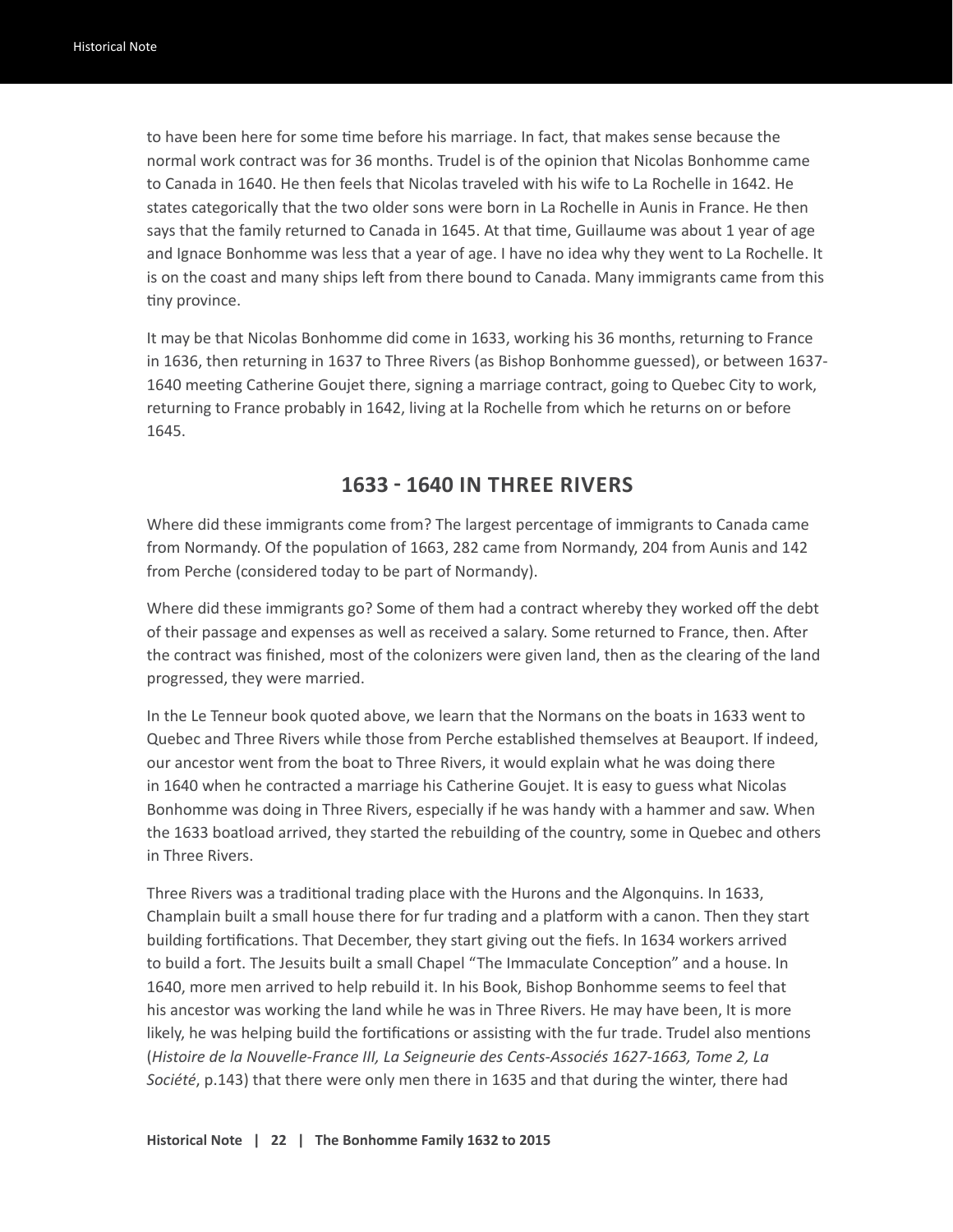been a terrible attack of scurvy as well as Indian attacks. It seems to be miracle that our ancestor survived.

By 1663, the population of New France had risen to 3,035 persons:

| Quebec region       | 1.976 | 65.1% |
|---------------------|-------|-------|
| Three Rivers region | 462   | 15.2% |
| Montreal region     | 597   | 19.7% |

Of these, more than a third were born in Canada. Immigration continued to be slow. We are told (Douville) that unlike the English, the French had little interest in going to Canada. I have already mentioned that the major motivation for the large New England immigration (religious freedom) was not present. I can't help but assume that the weather had a lot to do with it. The freezing temperatures and scurvy might have deterred many. How much more hardy and courageous therefore were those who did come! And this is even truer about those who remained.

In 1663, the population already includes two generations including a first generation of 1,030. The average age is 20.6 years: for men 22.2 years and for women, 18.2 years. Women are married as young as twelve. Often , they are 14 or 15, as is the case of Marie Bonhomme, Nicolas' daughter. Trudel (p. 514) brings it to our attention, not because she is so young but because her husband is so young. Jean Neau is only 19 years old. One woman, 18 years old, was already on her third marriage! Though the women marry young, the men are older because they must first find a way of supporting a family. Some men married native women. There are 940 couples. A tenth of them are in second or third marriages. There are 3.2 children per family. A larger percentage (44.3%) than expected are literate, though neither Nicolas nor Catherine are literate.

#### **THE MARRIAGE**

In the years 1638-1642, there were only 19 marriages in Canada, not counting those to Canadian native people, 17 in Quebec and 2 in three Rivers. Our ancestor therefore was unusual in his early marriage. There does seem to be some questions and confusion around this marriage.

Under the Ancien Regime in New France, a marriage was essentially a religious occasion and a contract was not required. Why one was undertaken between our ancestors, no one seems to know. In fact, the authority in the field, Marcel Trudel (*La Seigneurie des Cents Associés* p. 518) finds the contract strange. He finds the statement that there was "no notary present" strange; there are only two such contracts in all of the history, our ancestors being one of the couples. He also finds the fact that the contract was drawn up after the marriage a strange thing. Most contracts were written before the marriage took place. The Quebec ratification of the marriage contract by Piraubé, the Notary, was done not 1640 but 1641. This means that they had some kind of private contractual ceremony in Three Rivers on September 2, 1640. There was probably no notary in Three Rivers at the time.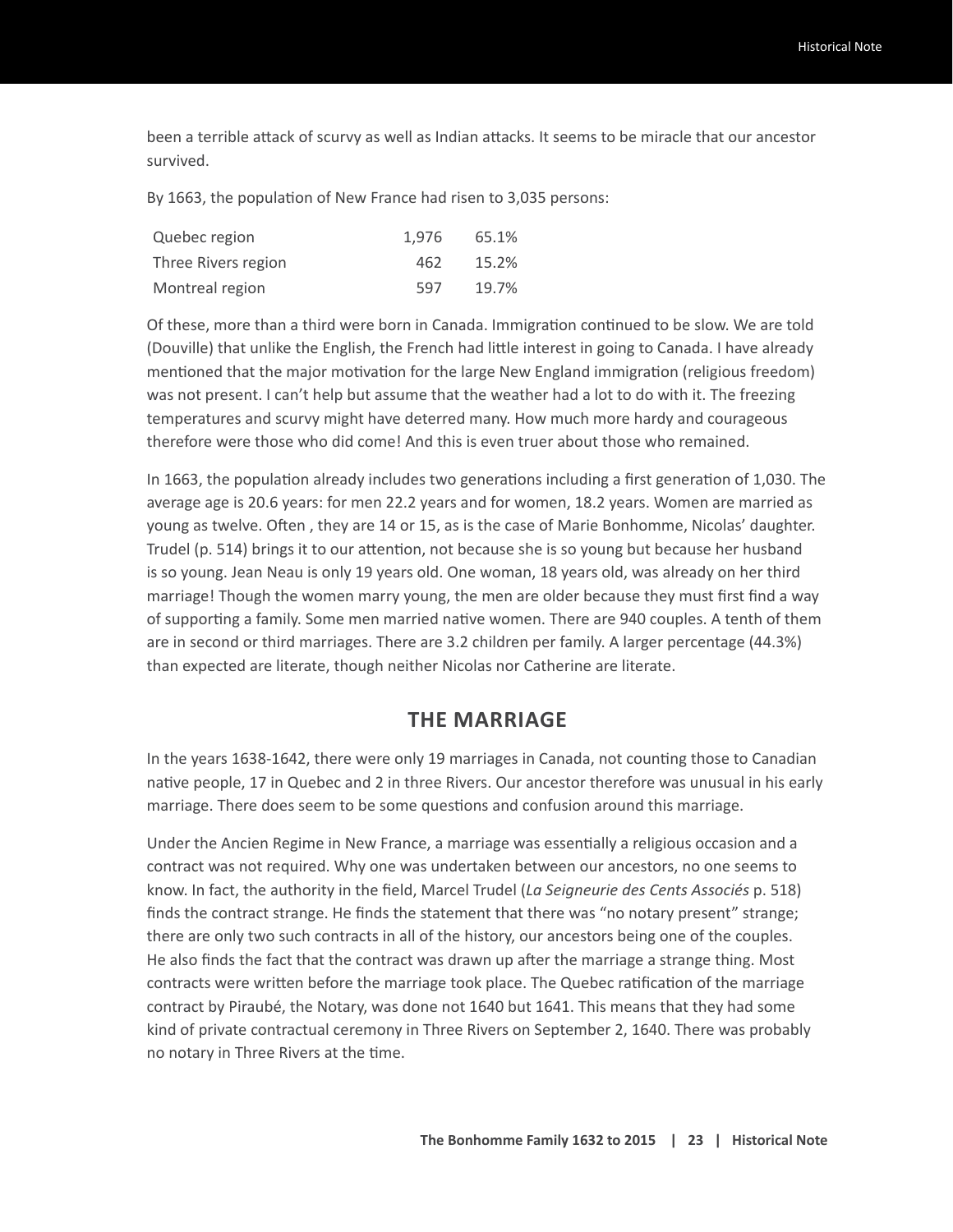I can find no record of their marriage. It appears that the civil records for this time are in considerable disarray in Three Rivers. There are no marriage records before May 1654. They may have been married in Three Rivers sometime between September 1640 and January 1641. In fact, Trudel assumes they were married shortly after their oral contract in September 1640. There seems to have been a secular priest in Three Rivers at the time in addition to the Jesuits.

There is also a strange reference in Vaillancourt's book (p.119). For the entry on Catherine Goujet, it mentions the September 2 1640 contract and then adds that she marries Nicolas Bonhomme only on April 9, 1679 at Quebec, 39 years after the contract. There is a mystery here that I have been unable to unravel.

It was not until the Council of Trent in 1563 that the Roman Catholic Church obliged Catholics to marry in the presence of a priest and at least two other witnesses. This was more to ensure that consent had taken place; consent was always the important issue. By then, a liturgy already existed. Still, Roman Catholic "Canon Law still requires only their consent from couples wishing to marry in an area where priests are unavailable"*<sup>3</sup>* , as may have been the case with Nicolas Bonhomme and Catherine Goujet. However, there seems to be evidence that a priest was available in three Rivers then. Later, when they went to Quebec, perhaps to live, perhaps just to see the notary, they had their oral contract formalized.

I then looked for clues from Catherine Goujet. Her parents are Léonard Goujet and Catherine DuFrançois from Thurry Harcourt. This is in the see of Bayeux in Normandy. In Trudel's book on the Immigrants (p. 96), we are told that she is the daughter of a "bourgeois", a member of the growing middle class, probably a merchant. There is no evidence for a Goujet in Canada for many years. I did however find a reference to her father, Léopold, in the Vaillancourt book (p.119). It is the only reference I can find. It says that he was in Canada in 1641. The reference is to Ferkand, *Histoire du Canada I*, (p.511).

If Léopold was in Three Rivers, then we can understand why his daughter was there at the time. It was common for men to bring a female member of the family to be their servant. This may have been her role. If he was middle class, he may have been a fur trader and that would also explain why he was in Three Rivers.

#### **THE NAME**

There also arose a custom that needs some explanation. Many people, including our ancestors began having an appellation after their names, the word "dit" followed by a name. This is true of the Bonhommes. There is a lot of speculation about why this happened. It is usually to identify people and to ensure that there is no confusion. This probably became necessary for the Bonhommes after the birth of the third generation with its proliferation of Nicolas and Ignace in each generation. According to census records, there was only one Bonhomme family in Canada

**Historical Note | 24 | The Bonhomme Family 1632 to 2015**

<sup>3</sup> John Kevin Coyle, O.S.A., "Marriage Among Early Christians: a Consideration for the Future", *Église et Théologie*, 8 (1977), p. 73-89 quoting *Codex Iuris Canonici*, can.1098. "The same canon also recognizes the validity of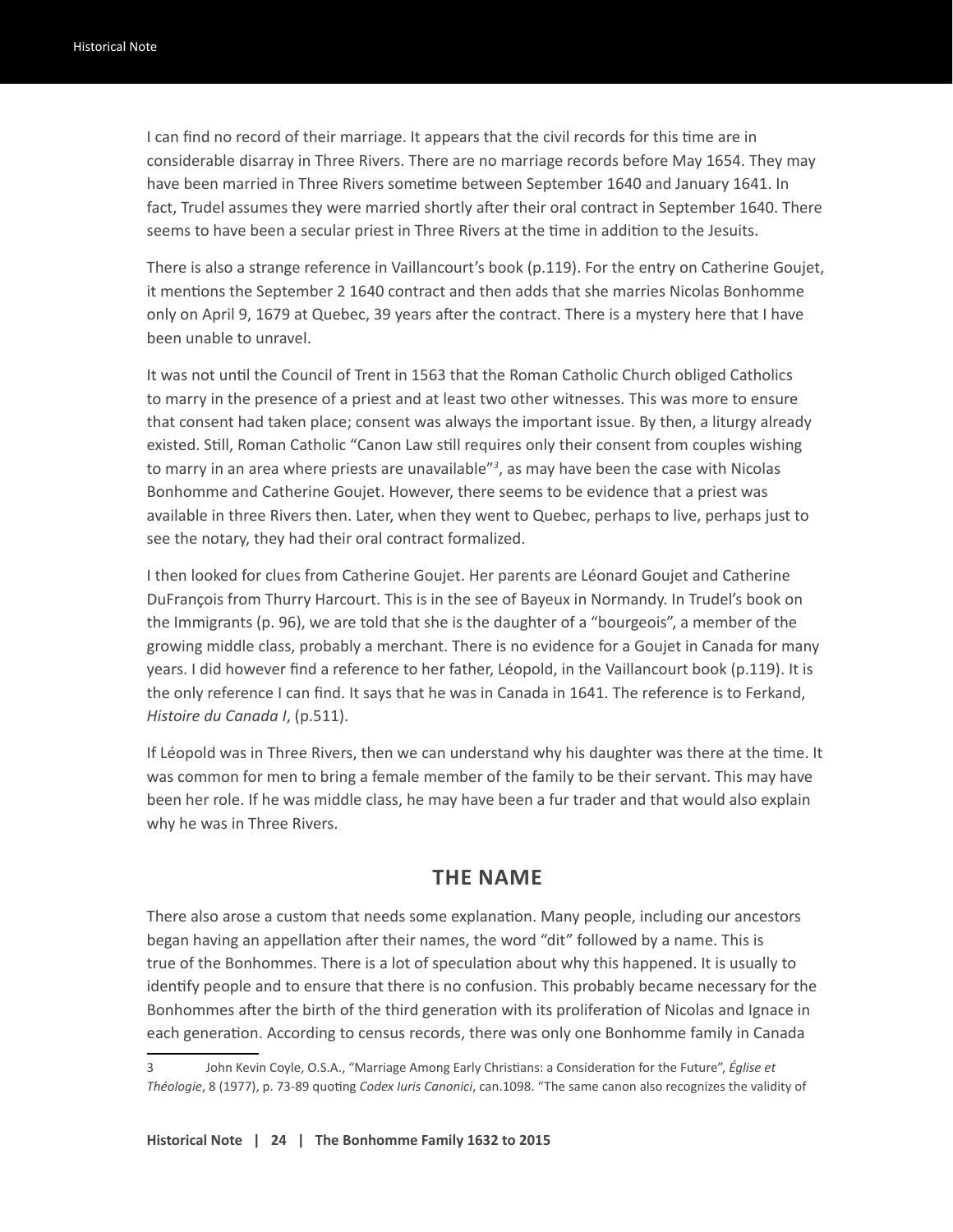in various generations until at least 1794. However, it seems that Nicolas Bonhomme I and Ignace Bonhomme II came to be also be known as Beaupré, as did Nicolas II. However, Nicolas III (born 1665), son of Guillaume II is also known as DuLac whereas Nicolas III, son of Nicolas II (born 1680), was also known as Beaupré. It is understandable that there would be a need for this distinction as soon as there were two Nicolas who were active adult members of the community. I could find no record that definitely explained when the practice started.

The Beaupré was chosen I am assuming because when they moved to Ancienne Lorette, they were considered to be in the Beaupré region. This move occurred in the early 1700s. The DuLacs seemed to have moved to the Beauce region from where they emigrated to the United States.

According to the Trudel, In 1663, the family Bonhomme dit Beaupré is comprised of:

- I Nicolas Bonhomme & Catherine Goujet Bonhomme
- II Marie Madeleine Bonhomme (deceased)<sup>4</sup>
- II Guillaume Bonhomme
- II Ignace Bonhomme
- II Marie Bonhomme
- II Pierre Bonhomme5
- II Nicolas Bonhomme
- II Catherine Bonhomme

#### **THEIR LANDS**

I am assuming that Nicolas Bonhomme arrived in Canada as one of the people who are on contract. This was a contract whereby colonists worked for the person who sponsored them for a period of time, usually, thirty-six months. For this they received their two-way passage to and return from Canada, a salary, and their living expenses. From 1632 to 1637 there are only records of 5 contracts in Quebec and Three Rivers. From 1632-1662, there are only 20 contracts for women, of these only 12 are single women.

What about these lands? As I mentioned above, the lands were divided into Seigneuries in order to entice people to come. In return, the seigneurs had to find people to come to Canada to develop the estates. They ceded land under the quit-rent system. The grants were three or four acres in width and thirty to forty in depth, usually with a frontage along the Saint Lawrence or some other river, the only means of communication. Some of the Bonhomme properties fronted the St. Charles River.

5 ibid.

the vows exchanged in the absence of priest or witnesses when one of the two parties is in danger of death.

<sup>4</sup> This includes two children, Marie Madeleine and Pierre which Bishop Bonhomme does not mention.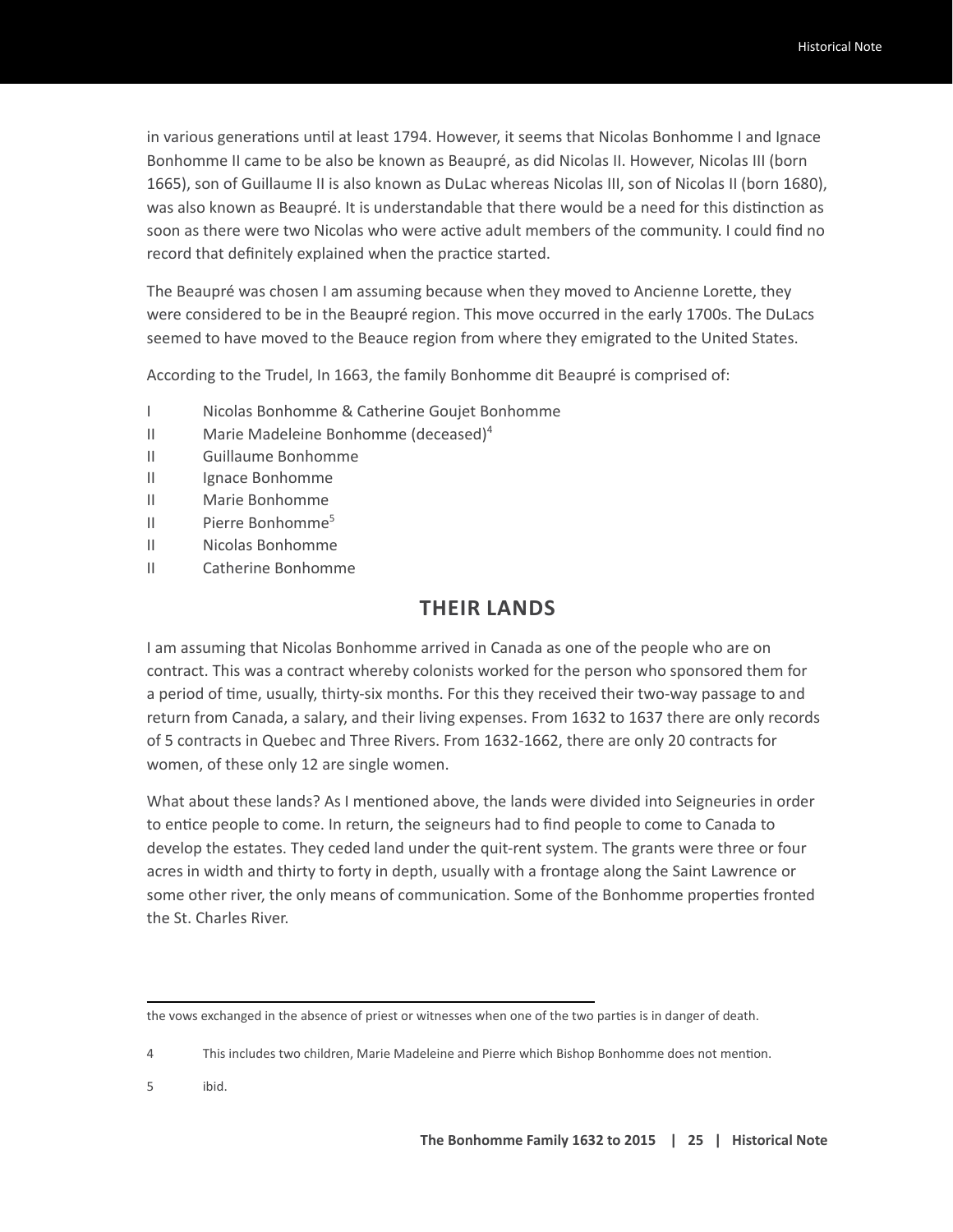The freeholders paid a very modest rent. The "habitant" had the right to this land and to fishing along its shore, and could obtain a license from the governor to hunt and fish elsewhere. the company also made concessions of land under the quit-rent system direct to freeholders in the suburbs.

Again, a quote from Lanctot (p.324):

All these emigrants were people who had a very hard time making a living in France, where they were belittled and exploited; they were delighted with life in Canada. They adapted themselves quickly to a country where all taxes - *taille, corvée and gabelle* - were unknown, and where they owned their own land freely and openly subject only to the most insignificant of charges. Their lands soon yielded abundant harvests of wheat, fruit and vegetables, and the forest supplied their wood for homebuilding, furniture-making and heating. Harsh to the pioneer in early stages, the land soon rewarded the hardy and conscientious farmer....

Large game such as moose and elk abounded, as did wild birds good for eating, particularly wild pigeons which were shot down by the hundreds; but eels proved the real manna from heaven. In August, the colony enjoyed large salmon catches, which were shortly followed by the sturgeon catches, and in September innumerable shoals of eels came downstream from lake Ontario. All along the St. Lawrence, fishermen were after them constantly for two months...kept the larders full for a year...Finally, freedom to barter in furs enabled the habitant to acquire a few luxuries for himself...

Canada was a healthful country. Even five months of glistening winter, clear and invigorating, frightened none, for each could attain "ease" within four or five years and be "well content" within the limits of his station. The immigrant settled down in his home quickly and happily. He usually lived in a wooden or a stone house, and his home had a quaint, high-peaked cap of a board roof. Little square cut windows were covered with heavy linen or oiled paper as there was no glass. The furniture included a table, beds, linen-chests, and a few rustic chairs. A huge chimney dominated the kitchen which was the main room, and over the fire, pots either stood on tripods or hung from chimney hooks. Candles supplied the only artificial light; consequently, the people went to bed early and arose at daybreak. Mass was sometimes sung at four and weddings celebrated at five o'clock in the morning. Owner of his land yielding an abundance of cereals, of the garden where his wife raised vegetables, and tucked away in some protected corner, roses and carnations as well, eating game and white bread, the colonist soon fell in love with this "Paradise on earth", and gave up any thought of returning to France, even in the days when the Iroquois raids rose to their greatest pitch.

The system had a lot in common with the fiefdoms of the middle ages though, of course, the middle ages were dead and we are now in full Renaissance. In North America we see the advanced French feudalism of the seventeenth century adapted to a new country as yet a complete wilderness, cut down to a minimum the various duties required under the different forms of tenure.

From earliest days the Seigneuries or fiefs took the form of elongated rectangles fronting on the Saint Lawrence River. They had a common lay of northwest-southeast. In 1663, thee were 69 Seigneurs, 62 individuals and 7 religious orders. Seigneuries began to be distributed in 1627 but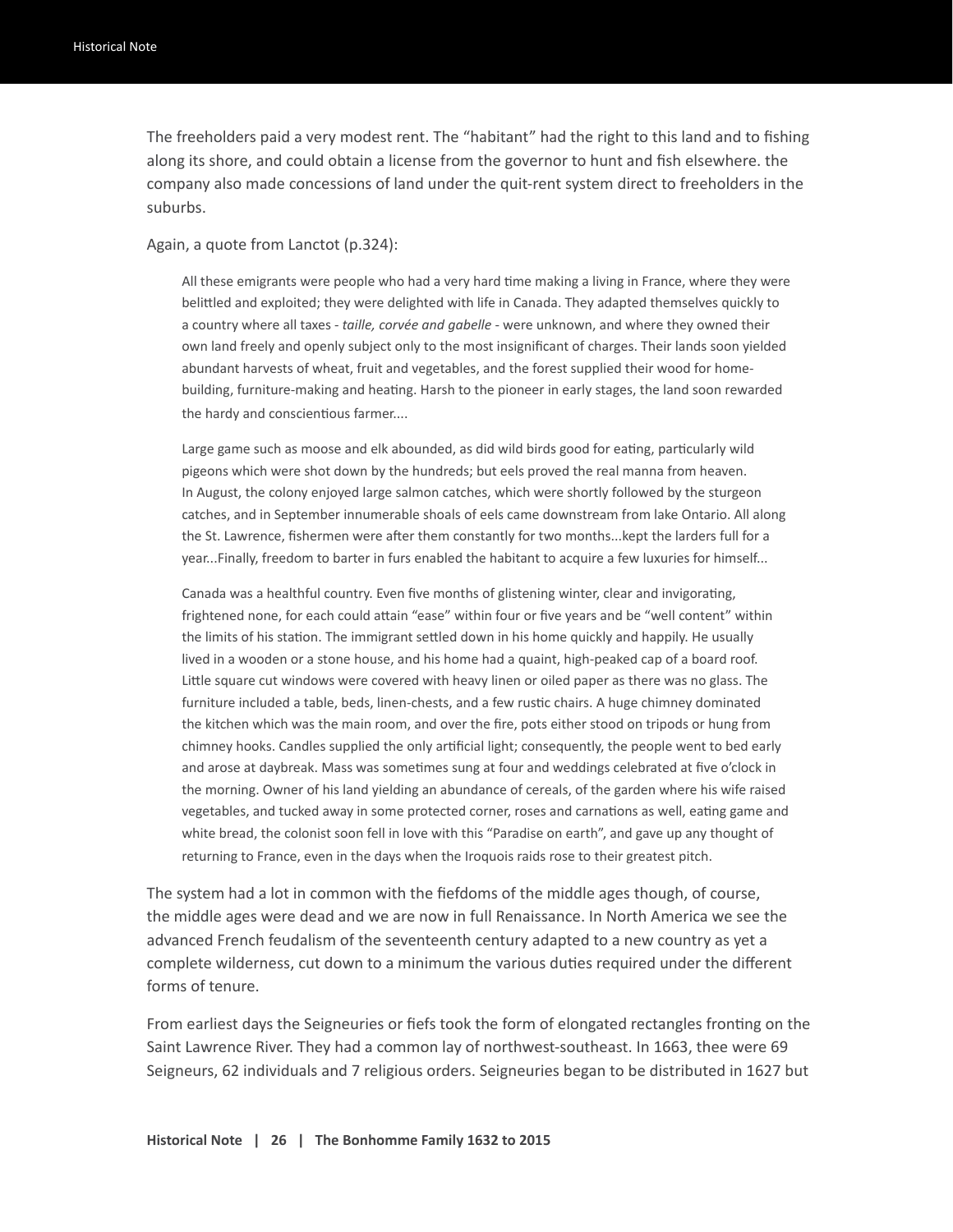concession of land to "censitaires" began in earnest only in 1644.

Nicolas Bonhomme and his sons took full advantage of this freehold system. In his book, Bishop Bonhomme has the impression that Nicolas Bonhomme I had a small property near what is now Ste Foy which was not very arable and for that reason moved on to the more fertile Ancienne Lorette towards the end of his life.

In my research, I saw quite a different pattern emerge. I did indeed find the land of which he spoke near Ste. Foy. I also found other land. The property around Ste. Foy was in what is considered to be the suburbs of Quebec, then and now. It was in the suburb on the Cap-aux-Diamants. It goes from that cape also called Côteau Ste. Geneviève and the St. Charles River to the Seigneury of Sillery. This is where Nicolas Bonhomme owned three separate properties between the St. Charles River, the Châtelleine de Coulonge on the South, the properties of the Veuve Delaunay and Vincent Poirier, properties numbered 5, 24, and 23 (See map # 3).

He was conceded Property #5 on May 12, 1646 (about 40 acres). In 1667, he declared there was a house and a barn. The property #23 (about 40 acres) is the one closest to the river and bound on two sides by non-conceded properties. This one was promised Nicolas Bonhomme by Governor Argenson but he did not get official title until 1667; on that date, perhaps to help him get his title, he says that he is about to build a house on the property and the wood for the construction is already there. He sold it to Guillaume Fagot in 1672. Between #5 and # 23, is property #24, a smaller property (about 20 acres). It was conceded to Nicolas Bonhomme in July 1651.

In addition to these properties in the suburb of Cap Diamant, Nicolas Bonhomme owned property in town, in Quebec's Haute Ville. This is interesting since the properties that he owned are in very choice land, next to the Ursulline convent which still exists today. This land usually reserved for nobles or gentry. Nicolas Bonhomme owned two properties there, smaller than his suburban properties.

In addition, his two sons owned property. The eldest, Guillaume Bonhomme owned lot 46 in the Seigneury of Sillery (See Map# 6). The lot is about 60 acre size on the Côte Ste. Geneviève between properties owned by Hubert Simon and Pierre Maufay. It was conceded to him February 18, 1663. He still occupied it in 1678.

Guillaume Bonhomme was a Lieutenant in the militia in 1693 and a Captain at Côte St. Michel at Ste. Foy in 1706-1709. He was conceded a Seigneurie which was known as the Seigneury Bonhomme or Bélair (behind St. Augustin) on November 24 1682. A part of the document of concession appears on p. v (above) and on the maps. I been not been able to find out why he was promoted to Seigneur. I am assuming it was for some feat of bravery during the Indian wars.

This Seigneury was an important one in the parish of Ancienne Lorette to which the family belonged for many years. The parish was made up of five different seigneuries. It was one of the smaller ones, limited on one side by the Seigneury of Gaudarville, between the Seigneury of Maure and Fossambault on the west side and St. Gabriel on the East. In 1712, two years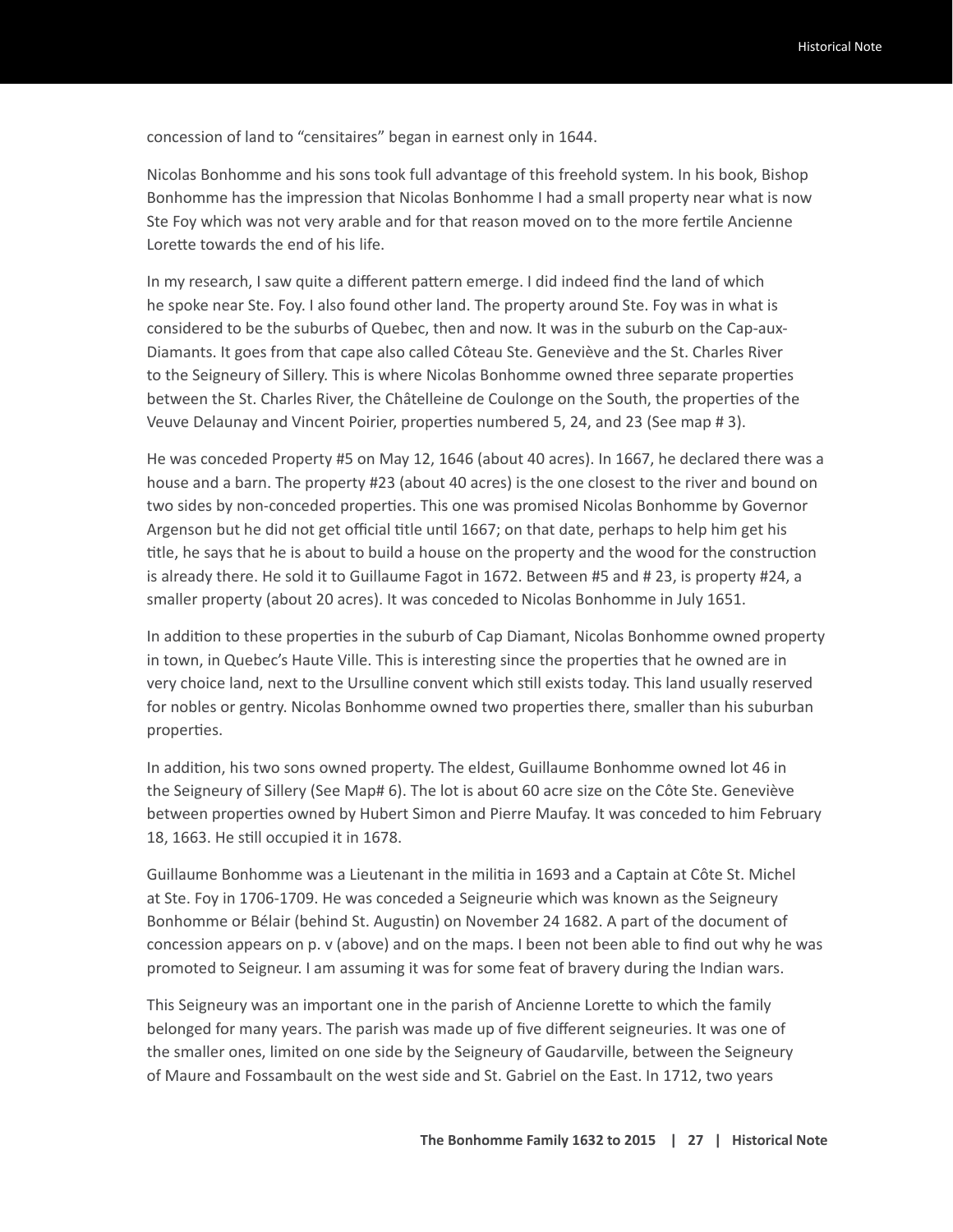after Guillaume's death, the land is still virgin forest. One writer says that it was still woods and mountains. The people who were working the land did so on the first line. Three properties were conceded from this seigneury in 1872 to establish the parish of Ancienne Lorette.

To Bishop bonhomme, the Bonhommes left *Ancienne Lorette* after the conquest by the English in 1759. The historical facts do not bear this out (Allard, Lionel, L'Ancienne-Lorette, Montreal: Leméac, c1979). In 1762, the English government ordered a census. Living in the parish at the time were the families of Nicolas Bonhomme, and Michel Bonhomme as well as Noël Beaupré and Charles Beaupré. By the end of the 19th century, however, there were no longer any Bonhomme families in Ancienne Lorette although there were 11 Beaupré families.

In 1721, when the limits of the parish were established, it was decided to consult the people in order to prevent any conflict. When the survey takers arrived at 7:00 a.m., the parish priest and many of the parishioners had not responded to the request made by none other than a certain Ignace Bonhomme who was the Sergeant of the militia. They waited for two hours and then were able to get the information from a number of people there. Among them were Ignace and Michel Bonhomme. I am not sure who these two were because of the great number of Ignace and Michel.

Lot #58 was conceded to Jean Neau dit Saint Crispin on February 24, 1663 who also was occupying it in 1678 (See Map# 6). This is the Jean Neau who married Marie Bonhomme at the age of 19. Trudel believes that Jean Neau arrived in Canada in 1655 at the age of 13. He is from the Brittany region and we first hear about him at a trial in April 2, 1656 in Three Rivers. He goes then to Quebec and buys land July 18, 1660 and marries Marie Bonhomme in July 1661. He qualifies as a shoemaker in 1666.

Also on the same map is a larger piece (about 80 acres) of non-conceded land just below lot #42 which belonged to Antoine Le Bohême. This is land which was conceded to Ignace Bonhomme and Jacques Berthiaume April 6, 1664. Please note that Jacques Berthiaume is the husband of Catherine Bonhomme.

#### **THE INDIAN WARS**

About 1639, began rivalries between the Iroquois and Hurons. The Iroquois wanted to control the fur trade. The Indian wars were to preoccupy the settlers for years to come. At Montreal, the colonists never went out to till their land unarmed and they always posted a sentry to stand guard. Fur traders were constantly ambushed and the flow of beaver pelts stopped, severely affecting the economy of New France.

The Iroquois were a Five Nation Confederacy which included Mohawks and Senecas armed by the Dutch colonists. The Hurons and other tribes loyal to the French did not have weapons. It was on March 16, 1649 that occurred the famous attack on St. Ignace which resulted in a terrible slaughter and where perished the Canadian Martyrs, the Jesuit Fathers, Brébeuf and Lallement.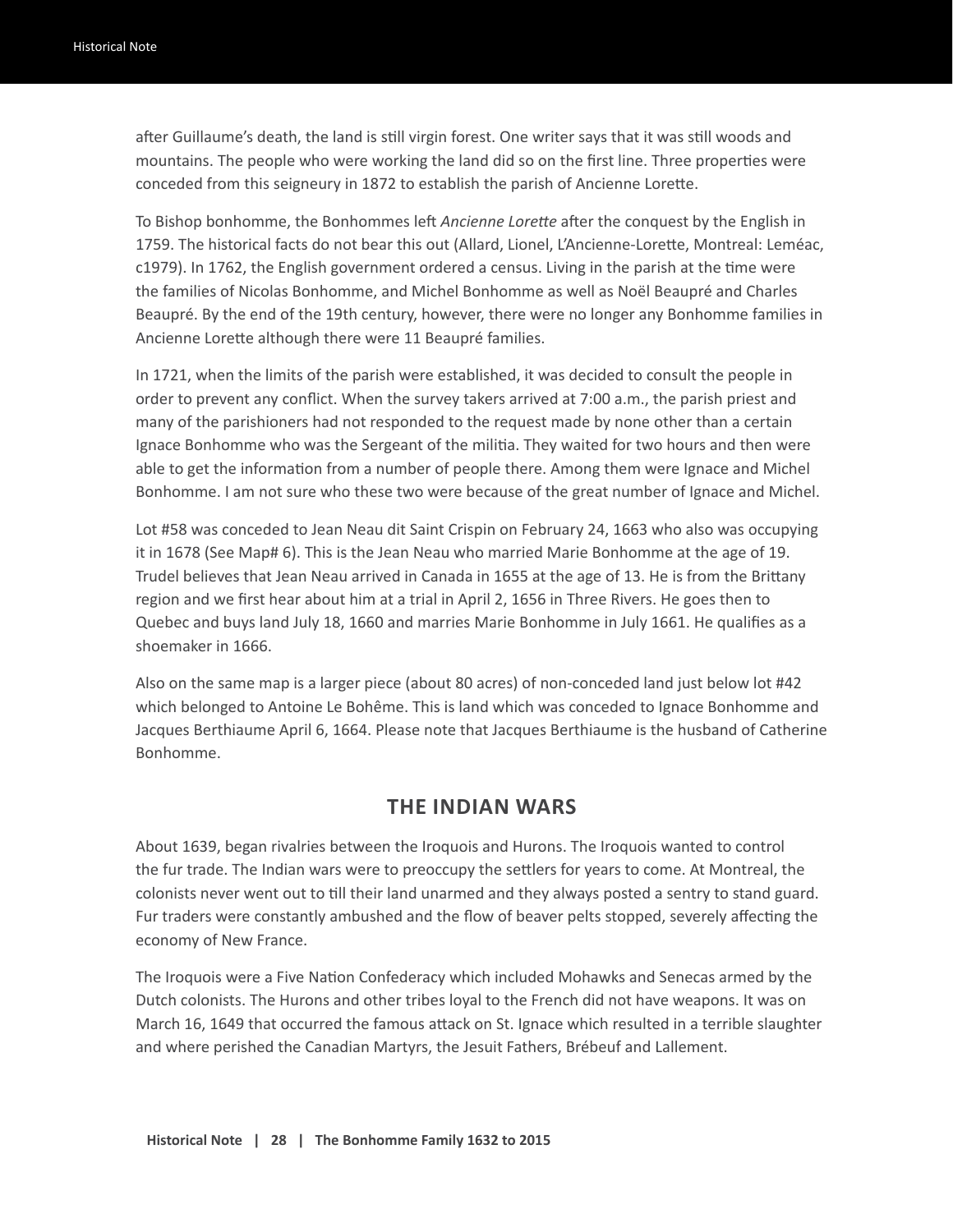Not only were the men brave. So were the women. In July 1652, Martine Messier wife of Antoine Primot was attacked. I like to believe that our ancestresses were like her. We read in Lanctot's history:

When she let out a cry the men struck her several blows, but using her hands and feet to good effect, she clutched at the more sensitive parts of her assailants. Her attacker could deliver only a faint tomahawk blow upon her skull and all the Indians fled when they heard the French settlers coming to her rescue. One of the habitants bent over Martine and, seeing her alive, embraced her in relief and joy. She slapped him. When the onlookers expressed their astonishment at her behaviour, she exclaimed: `Parmanda, I thought he wanted to make love to me.' Ever after, everyone called the courageous woman `Parmanda'. (p.206)

#### **PIERRE BONHOMME**

Before concluding this note, I want to say a word about Pierre Bonhomme whom many members of the family believe to be a relative.

Pierre Bonhomme was not a Canadian. He was French. He was born at Gramat in Lot in what is now the Burgundy area, July 4, 1803 of a modest and honorable family of crafts people. He was ordained in 1827, was Superior of the college, parish priest of Gramat and diocesan missionary. After 10 years, he had to leave the missions because he had worked too hard and affected his health. In 1833, he founded the female order of the Our Lady of Calvary. He died at Gramat, September 9, 1861.

He was proposed for sainthood; however, I do not have any additional information on him. I am told that Bishop Bonhomme knew of him and perhaps considered him a relative and approached Pope Pius XII about his beatification, the first step to sainthood. I don't know how he might have come to this conclusion. He certainly sounds like a Bonhomme in the tireless way he devoted himself to a cause.

The purpose of the Order he founded was to come to the need of his parish especially with respect to the education of the young and to assist people who were ill in their own homes. The order was patterned after that of the Jesuits. The Order still exists today with Chapters in France and in Brazil and an associated group in Argentina. There are about 300 religious involved.

There are a number of other Bonhommes who are well-known in France and whose names figure in a number of Biographies and books. There are a number of clerics as well as a number of artists.

#### **CONCLUSION**

Life in the colony was not always bleak. In Lanctot's history, quoted earlier, we have entertainment. First there was the Church. The Jesuits did what they could to add brightness to religious services with music and ceremony to help relieve the tedium. First, there were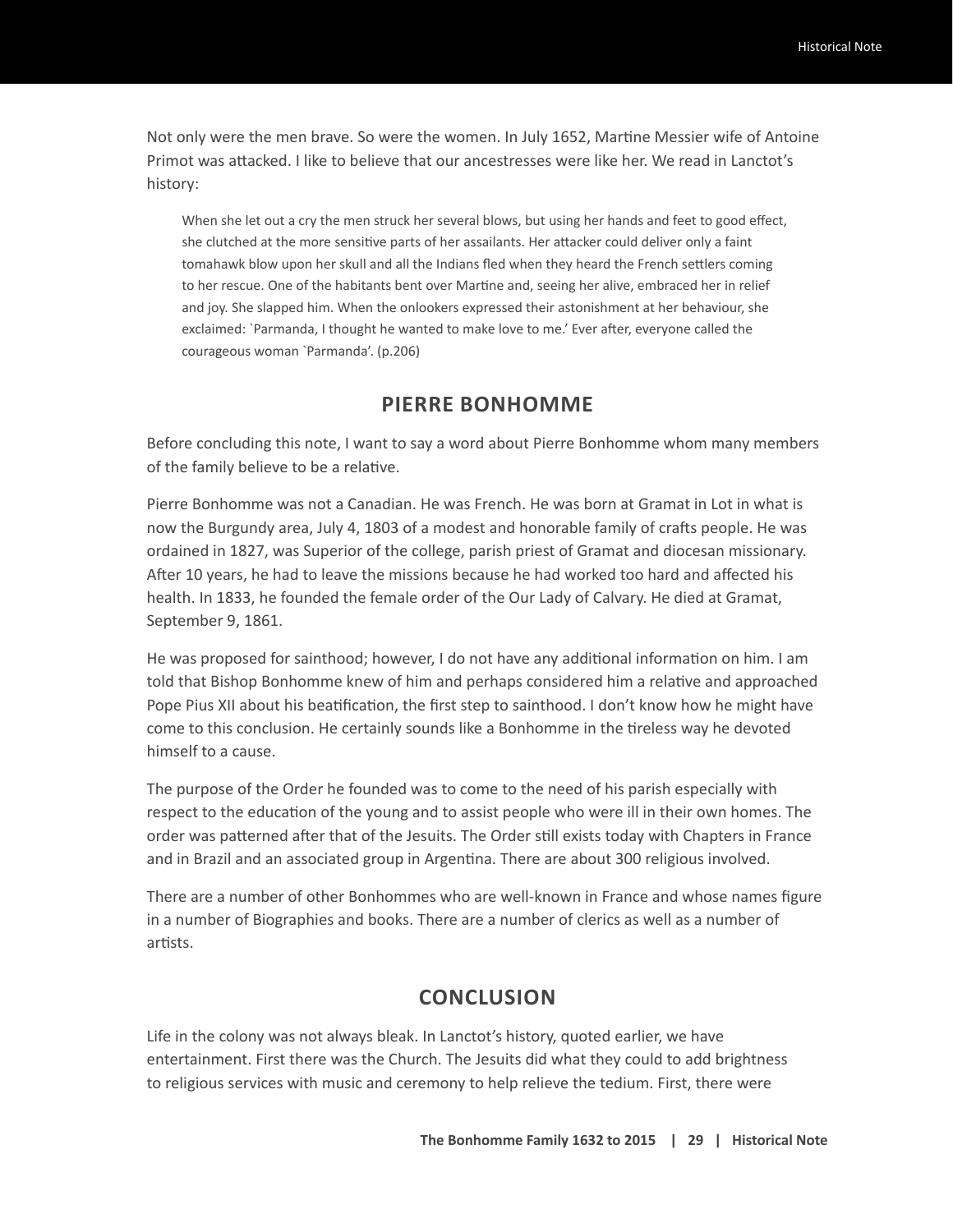viols, then a choir was organized. In 1650, an organ was added. That year, at midnight mass on Christmas Eve "was so well attended that the church could scarcely contain the faithful despite a cold so intense the Fathers had to keep a portable stove on the altar." Lanctot also tells of a different kind of entertainment by the same Piraubé who made up the marriage contract between Nicolas Bonhomme and Catherine Goujet, and in the same year. No doubt, the newly married couple were in attendance. "Sometimes there were theatrical performances - remarkable at a post containing only some hundreds of people. A tragi-comedy was staged in 1640 and Martial Piraubé, secretary to the Governor and 'several good actors' scored a popular success".

What kind of people were these new immigrants? Again, I refer to Lanctot's history:

All these men possessed one trait in common - courage. Indeed, bravery of no small order was needed to choose exile from "gentle France" and venture across the seas to unknown and distant lands. They came because they wanted to make a new life for themselves in a new, growing country where a ploughman could acquire and hold land under his own name and the artisan ply his trade freely. Fiercely determined, these men were daunted neither by the hard work needed to clear the land nor by the fear of Iroquois ambush. The women displayed equal determination and equal bravery. (p.315)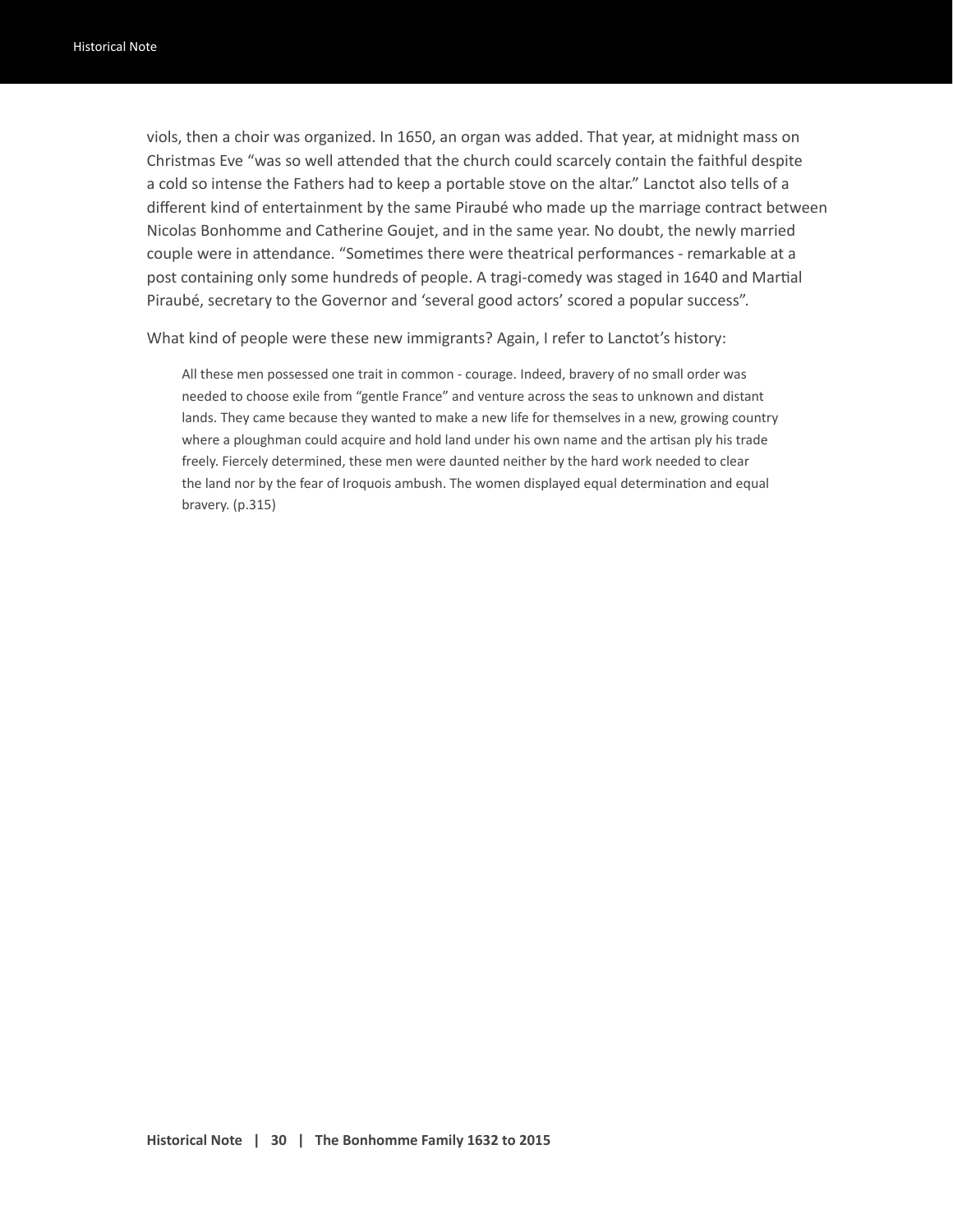# SOUVENIR ALBUM OF THE BONHOMME FAMILY IN CANADA 1640-1940

BY: H.E. JOSEPH BONHOMME. O.M.I. AS TRANSLATED AND EDITED BY SUZAN SCHMEKEL

HONOUR AND GRATITUDE TO THE GENTLE AND HONOURABLE MEMORY OF NICOLAS BONHOMME & CATHERINE GOUJET NINE GENERATIONS REMOVED FROM THEIR SONS

**The Bonhomme Family 1632 to 2015 | 31 | PREFACE J BONHOMME**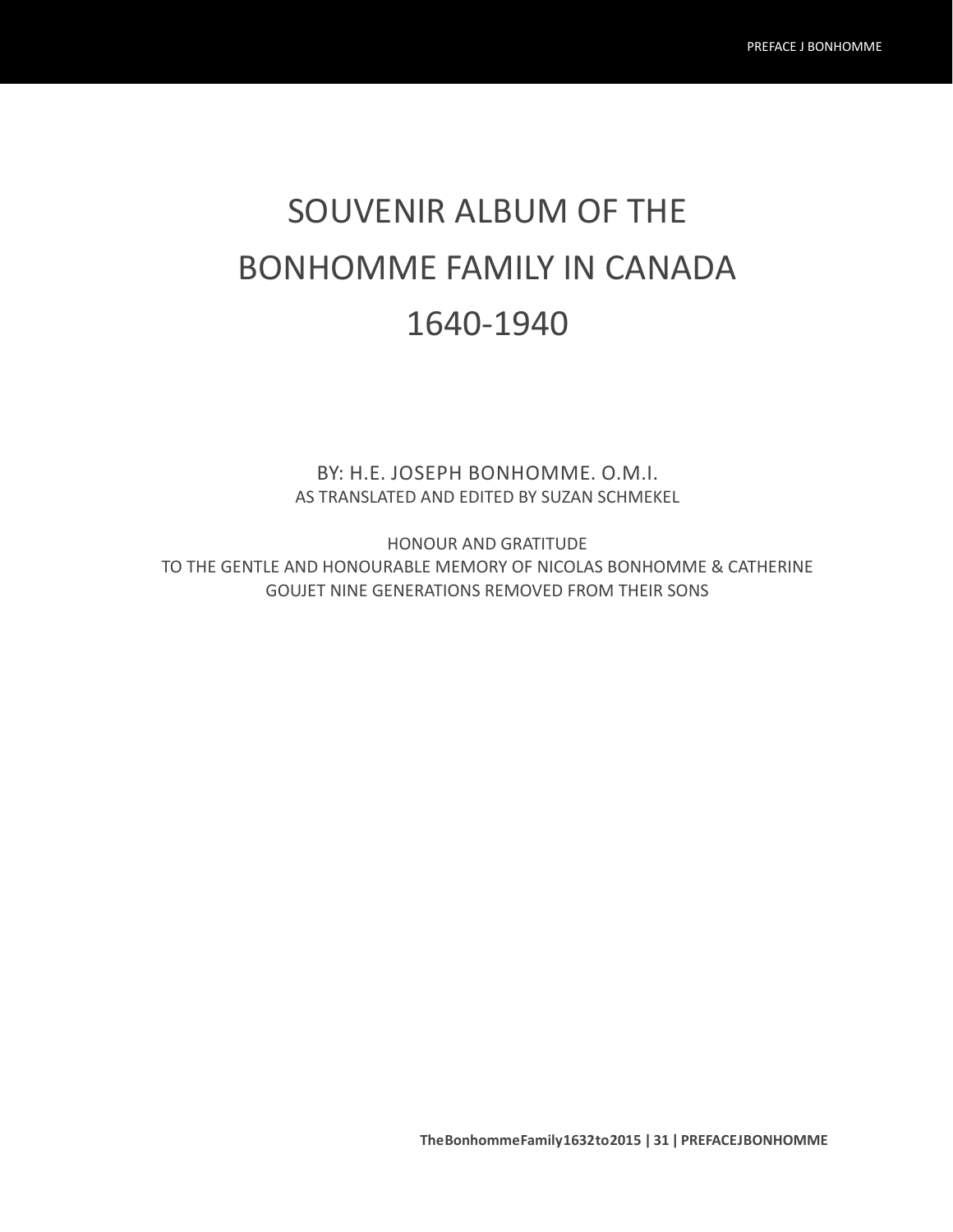## PREFACE BY H.E. JOSEPH BONHOMME. O.M.I.

I had wanted to give an overview of the Bonhomme family in Canada on the occasion of the 300th anniversary of the first marriage of the family in Canada. This first marriage took place in Quebec City September 2, 1640. Unfortunately, I was unable to do so because of my missionary activities in South Africa and the Second World War. As a result, I had to put off this important work until today.

For various reasons, I had to limit my work to only nine generations, from our first forefather, Nicolas, down nine generations. Anyway, as of 1940, the tenth generation is still in full development in most of the families. It was therefore useless to go beyond the ninth generation and risk doing an injustice to certain of the families by incomplete statistics.

Despite all of my good will, I was not able to find in the registries, the complete history of the Bonhomme family in Canada. I had to restrict myself to the branch of the family sired by Nicolas, and to two branches of that



OUR LADY OF THE CAPE QUEEN OF CANADA PROTECT OUR FAMILIES

family. I only have a part of the family of Guillaume II and Ignace II, brothers of Nicolas II. In this genealogy, I only indicate the names of the girls from the Bonhomme families and their husbands because the succession is traced through the male line of the Bonhomme family.

With respect to the families that are not of the branch of Nicolas II, I only mention the first generations, because of a lack of information on them.

It is because of my active ministry that I have not been able to personally do the necessary research on the family. I owe most of the statistics to the devotion of a cousin, Aline Bonhomme of Longueuil, daughter of the deceased Philorum Bonhomme, who established the "Sauvegarde" in Montreal. She was so kind as to share her research with me, on the occasion of my consecration as bishop on June 28, 1933. I am most grateful to her for this. I am sure that the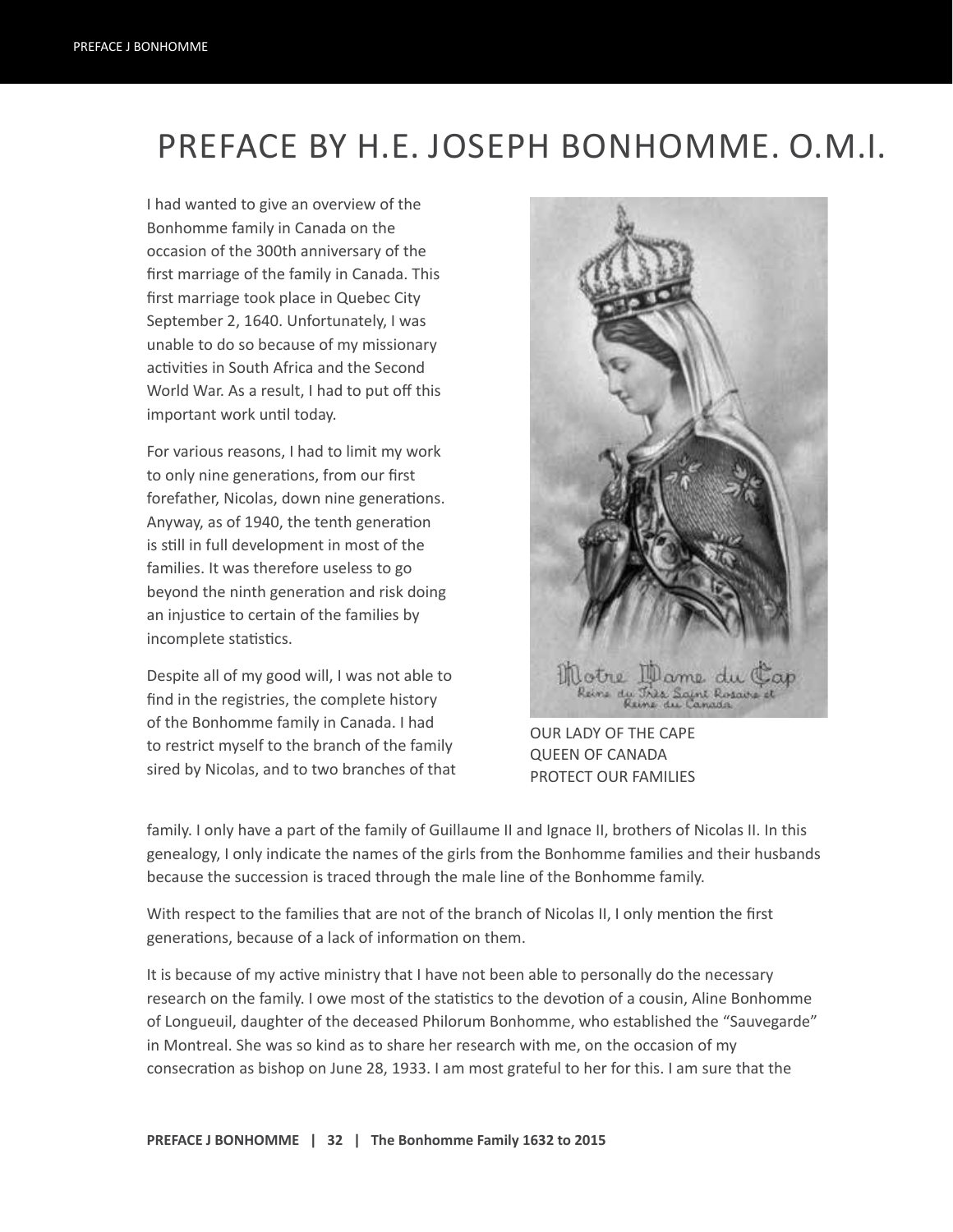readers of this book are as grateful to her as I am. These statistics relate only to the family of Nicolas II which is that of Miss Aline Bonhomme as well as ours.

I owe the information on the families of Guillaume II and Ignace II, brothers of Nicolas II, to research done by Miss Violette Comeau and her aunt, Reverend Sister Lacasse at the Hôtel Dieu of Campbellton, New Brunswick. They are descendants of Ignace II through his daughter, Catherine Bonhomme. I therefore thank them also for their generosity and assistance. The value of their contribution by far surpassed the methods at my disposal.

It is possible that some errors occurred during the writing of this work because of incorrect information or through false conclusions drawn from events or statistics that lacked clarity. Because of this lack of clarity at times, I had to make sense of the information based on my own knowledge.

I have to say most sincerely, though, that it is with a son's respect for his ancestors that I have done this work. I am conscious of having accomplished a duty of gratitude to the Bonhomme family in Canada. I am proud to be an heir of this family. There are many others in the family which I am sure, will share my happiness.

H.E. Joseph Bonhomme. o.m.i.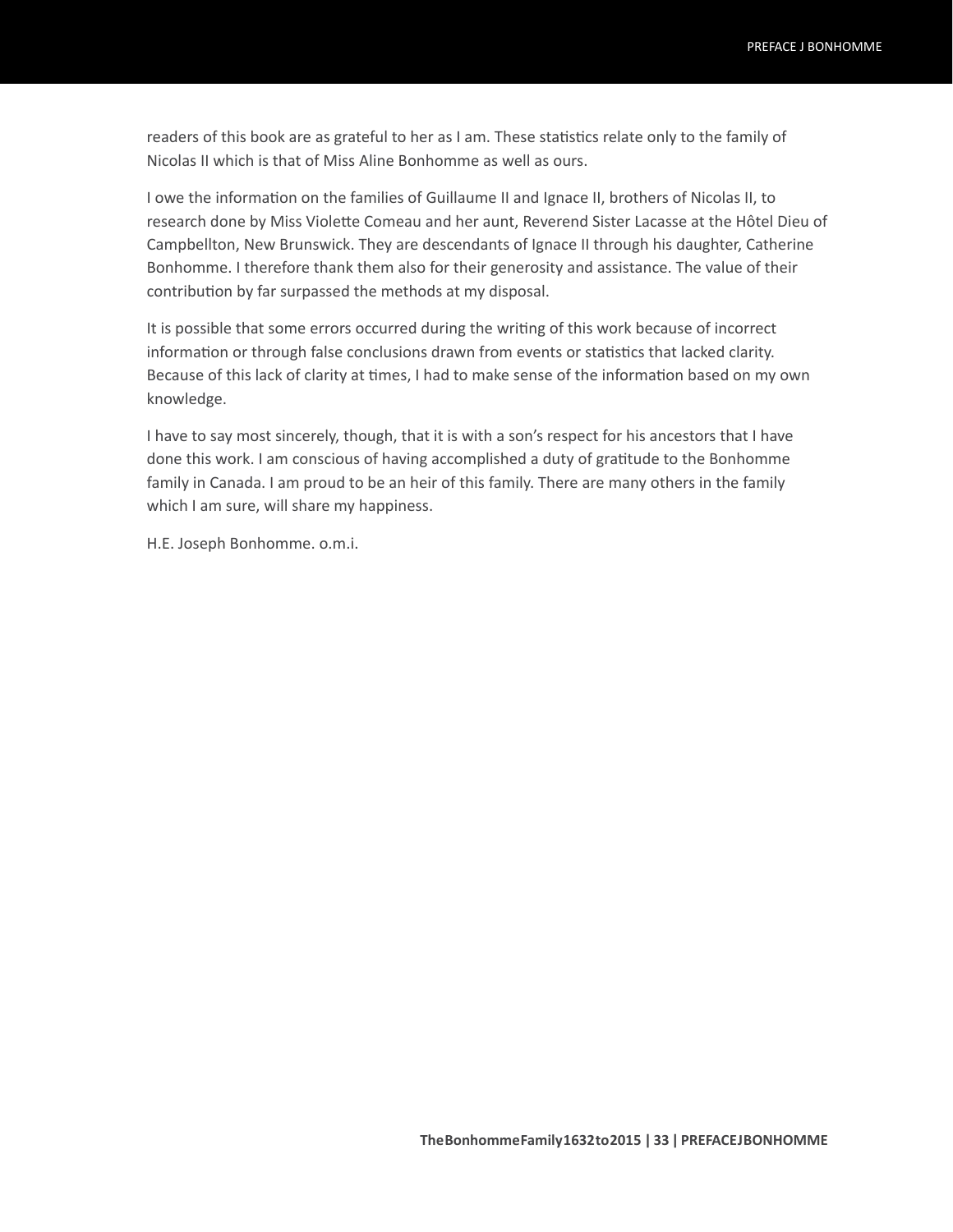# INTRODUCTION

Before beginning to retell the story of each of the Bonhomme families in Canada, it is important to give an overview of the origins of the family in France, in particular of its birth place, the Province of Normandy. In order to better understand the inheritance, both national and religious, that our ancestors brought with them to Canada and their contribution to the establishment of New France on the shores of the majestic Saint Laurent, we need to understand the religious, social, and patriotic values of our first fathers. Each French family brought us something of its place of origin and of the province where they were born. When we know this, it helps us to understand its development and activities in the midst of other families that were also a product of their milieus.

#### **ORIGIN OF THE FAMILY OF NICOLAS BONHOMME IN FRANCE**

The family of Nicolas Bonhomme, also named Beaupré*<sup>1</sup>* , comes from Sainte Croix de Fécamp, in Caux, in Normandy in France.<sup>2</sup> Our ancestor Nicolas I's father was also named Nicolas Bonhomme from St. Croix. His mother's name was Marie Gayon and she was from the same parish.

Nicolas I was therefore of Norman origin both on his mother and father's side. He himself married a young Norman girl at Quebec City on September 2, 1640*<sup>3</sup>* , Catherine Goujet. She had been residing in Canada for some time and came from the city of Thury in Normandy.

All the descendants of this family of Nicolas I are inheritors of all the qualities, virtues and faults of Normandy through their two ancestors.

We know that the Normans have, through the centuries, been famous for their spirit of subduing the seas and the continents. We know of their glorious conquests by the force of arms, as well as their cruel defeats. We only need to be aware of the name of a William the Conqueror and his successors to know what it is to be Norman. William the Conqueror conquered England and Normans governed it for several centuries. Their activities in France and other places are also witnesses to the fact that we belong to a nomadic race with the great desire to establish an empire and a reputation among other nations.

Through the pages of this genealogy, we will see our family evolve in Canada in the pattern of their ancestors, always in search of new territories, traveling from one region to the other. There

<sup>1</sup> I can find no evidence that the beginning of naming Bonhomme by Beaupré or DuLac began this soon. It seems to start in the second generation.

<sup>2</sup> Fécamp has been discussed in the Translator's Note. Abbe Tanguay also mentions that it was in the Le Havre Arrondissement and the See of Rouen.

<sup>3</sup> Please see the Translator's Note for an explanation of the marriage. Her name is also spelled Gouget in some of the documents. Abbe Tanguay tells us that she came from Thury Harcourt in the Arrondissement and Sea of Bayeux, Normandy (Calvados).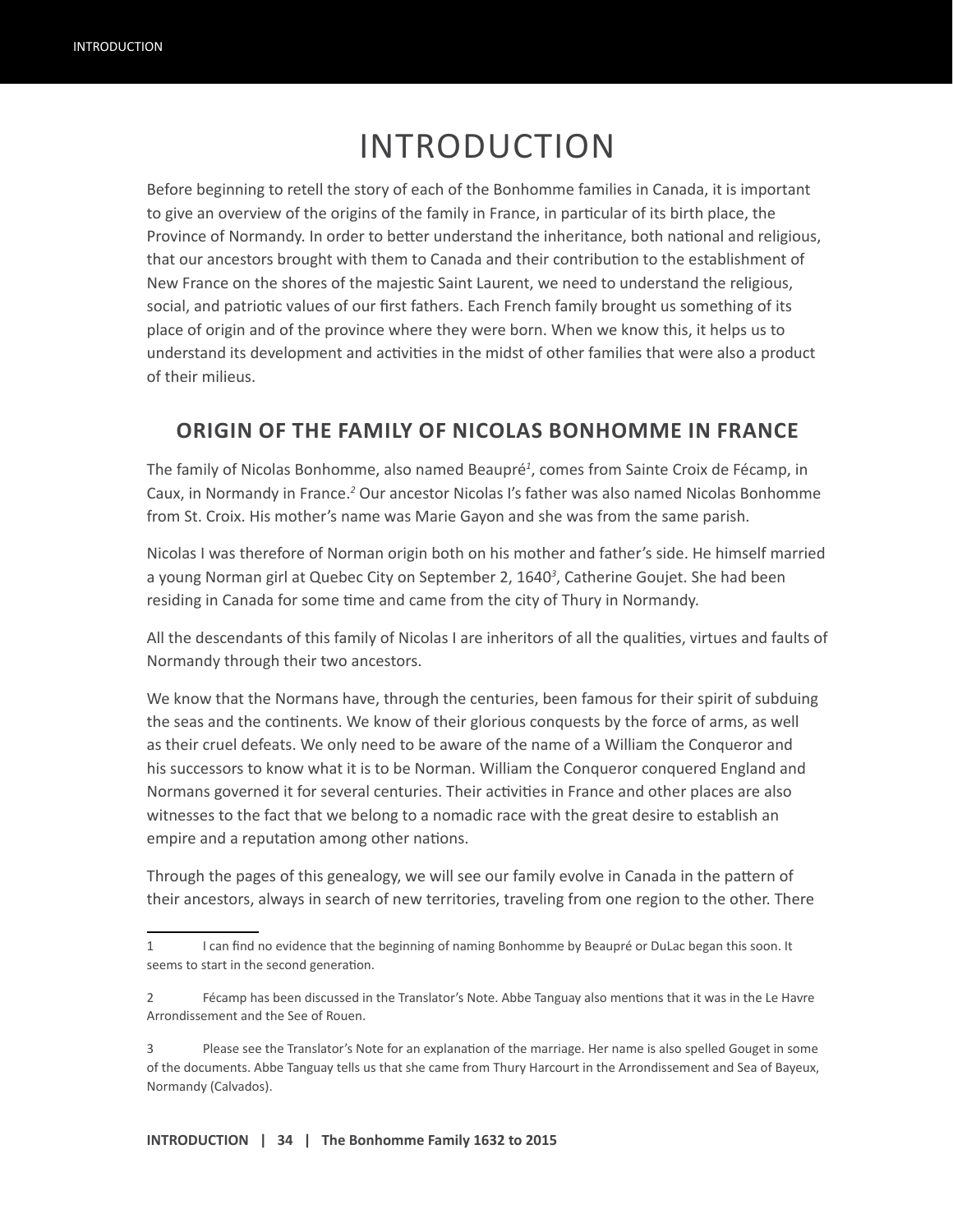seems to be no other reason for these travels but a spirit of adventure and the need to conquer. We will therefore not be surprised to see the family, over three centuries, cover just about all of Canada, New England, and to see it establish itself in the far regions of the great American Republic, in Chicago and Detroit.

It is through its Norman character that we explain the family's spirit of adventure, its daring, its success in business, its ambition to match and surpass its fellow Normans and strangers where it has decided to put down roots. The Norman is not rooted to the soil as is the Breton*<sup>4</sup>* . The Norman does not tire of travel and moving, even at considerable distances as long as these travels will help him realize his goals of conquest and play an honorable role among his fellow Normans. Ordinarily, he is attached to money as well as all the honors and comforts that material goods can bring. The Norman is a man of faith and solid devotion wherever we find him.

#### THE BONHOMME FAMILY IN CANADA

Very early, we will see the family of Nicolas I, in full development, first on the road to Ste. Foy in Quebec where today we find the Church of the Blessed Fathers of the Saint Sacrament. After his marriage in 1640, the second generation will emigrate near Beaupré, in Lorette<sup>5</sup> and in the area. As early as 1705, Charles Ignace III, son of Ignace II, is already in Montreal where he enters into a marriage with Thérèse Goulet of Terrebonne. They will people the region with a very large family.

After the deportation of the Acadians in 1755, the Branch of the family of Nicolas II, our forefather, will establish itself in Lachine and will be followed by other members of the family after the fall of Quebec in 1760, which signaled the conquest of Canada by England. From Lachine, we will see the family spread itself to Île Perrot, the dioceses of Valleyfield, in the Eastern Townships<sup>6</sup>, in Ontario, in the Canadian West, and in New England. Two sons of Michel VIII will leave Île Perrot to seek their fortune in Detroit where they will die, multi-millionaire bachelors, owning the greater part of what is Detroit today.

The Bonhomme family from the Nicolas II branch remained on their farms until the end of the nineteenth century. From there, it began to immigrate into the cities, especially to Montreal. Very few were farmers. Their resourcefulness, their business success in commerce and industry, attracted them to the great business centers. The Bonhomme family contributed perhaps more than any other to the exodus from the country to the city especially since the end of the last century.

Most of the families that established themselves in the cities were well known for the success

<sup>4</sup> The author here is referring to a native of Brittany in France. New France was populated largely by immigrants from these two coastal provinces. The natives of Brittany were largely Britons from Britain who had been persecuted by the Saxons in the 4th to the 10th centuries in Britain. There was much traffic to and fro between Britain (Wales and Cornwall) and Brittany.

<sup>5</sup> See the map of the Quebec City Region in the back(Map# 8).

<sup>6</sup> See the Map of Montreal at the back, for all of these places (Map# 9).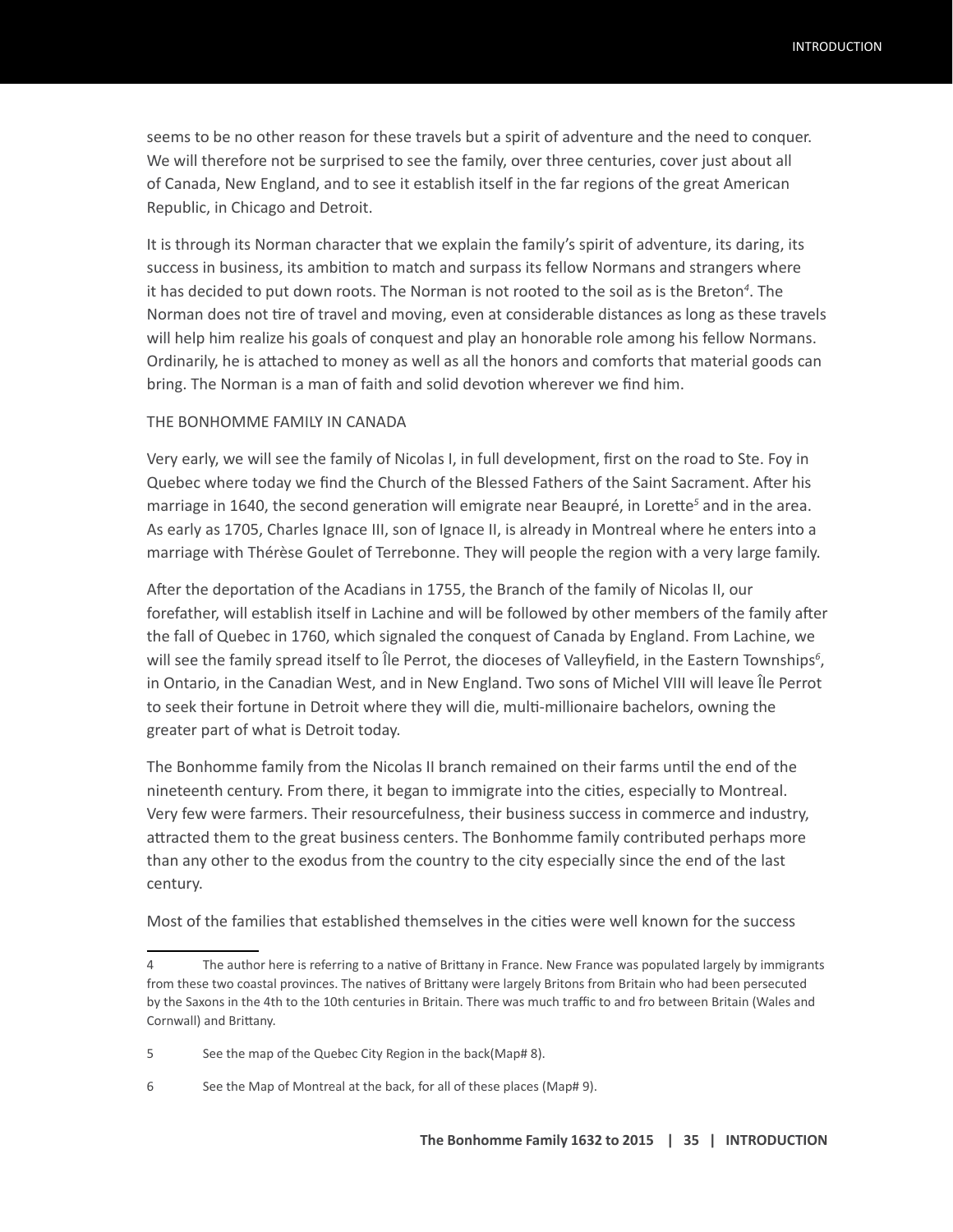of their businesses. Many of them had a great reputation in the world of business. On the other hand, only one person with the name of Bonhomme is on the lists of Canadian clergy*<sup>7</sup>* . There is no evidence of a Bonhomme in the lists of professionals known in the country. In the process of our research, the name Bonhomme was not found among the lawyers, doctors, or notaries. Our legislatures do not reveal the name of a single Bonhomme among the representatives of the people. Neither is there any evidence of the name among the magistrates and judges of French Canada.

One exception is Philorum Bonhomme, the founder of the "Sauvegarde". He was famous in the social economic and patriotic area thanks to his great work for the benefit of all French Canadians.

The world of business is of greater interest to the Norman than any other sphere. He is a practical man who goes straight to his goal. His spirit of conquest requires capital and he takes every method possible to achieve his goal. He contributes to the common good after serving first his own needs. This confidence he has in himself, and his tenacity in business make him willing to make great sacrifices. This is the principal reason he does so well in business.

I will be able to point out the happy business successes of the Bonhomme family across nine generations which will bring to the fore, his Norman character.

The courage and the energy of the Bonhomme family in all of its undertakings will explain the sacrifices made by our ancestors for the survival of the race in the Canada. The families are almost all numerous. One of them had the honor of giving the country and the Church, 21 children.

Only one Bonhomme was raised to the priesthood in three centuries; however, the sacrament of marriage was very popular in the family. In the course of the first five generations, many of the men and women were married twice and sometimes three times. We should not see these multiple marriages as out of the ordinary. For the most part, a second marriage was the only way to solve certain family problems. We see for example, the situation of an individual whose marriage partner dies prematurely, leaving a large family at a time when there were not the institutions we have today to take care of orphans. At the time, our ancestors were all living on farms that require the services of a well-organized family to assure its operation and the family's continued prosperity. If one of the partners dies prematurely, there is no other alternative for the surviving spouse but to marry again in order to keep what they have and ensure a future for their children. Many children have often been born of these second and third marriages. At a time when the country was not well populated, God blessed these homes with fertility and the spouses with courage to face their important mission and be true to the will of God.

We see too that terrible epidemics ravaged our ancestors' homes in these ancient times. Doctors

<sup>7</sup> As he indicates in a separate section at the end of the book, there are clergy in the family with names other than Bonhomme, largely relatives through marriages with Bonhomme daughters. For example, Stella Paquette pointed out to me that the Émélie Bonhomme VIII, sister of Delphis VIII and daughter of Damase VII who married Joseph Lefebvre in 1876 had two sons who became priests. She met them at the 25th Anniversary of Bishop Bonhomme's ordination.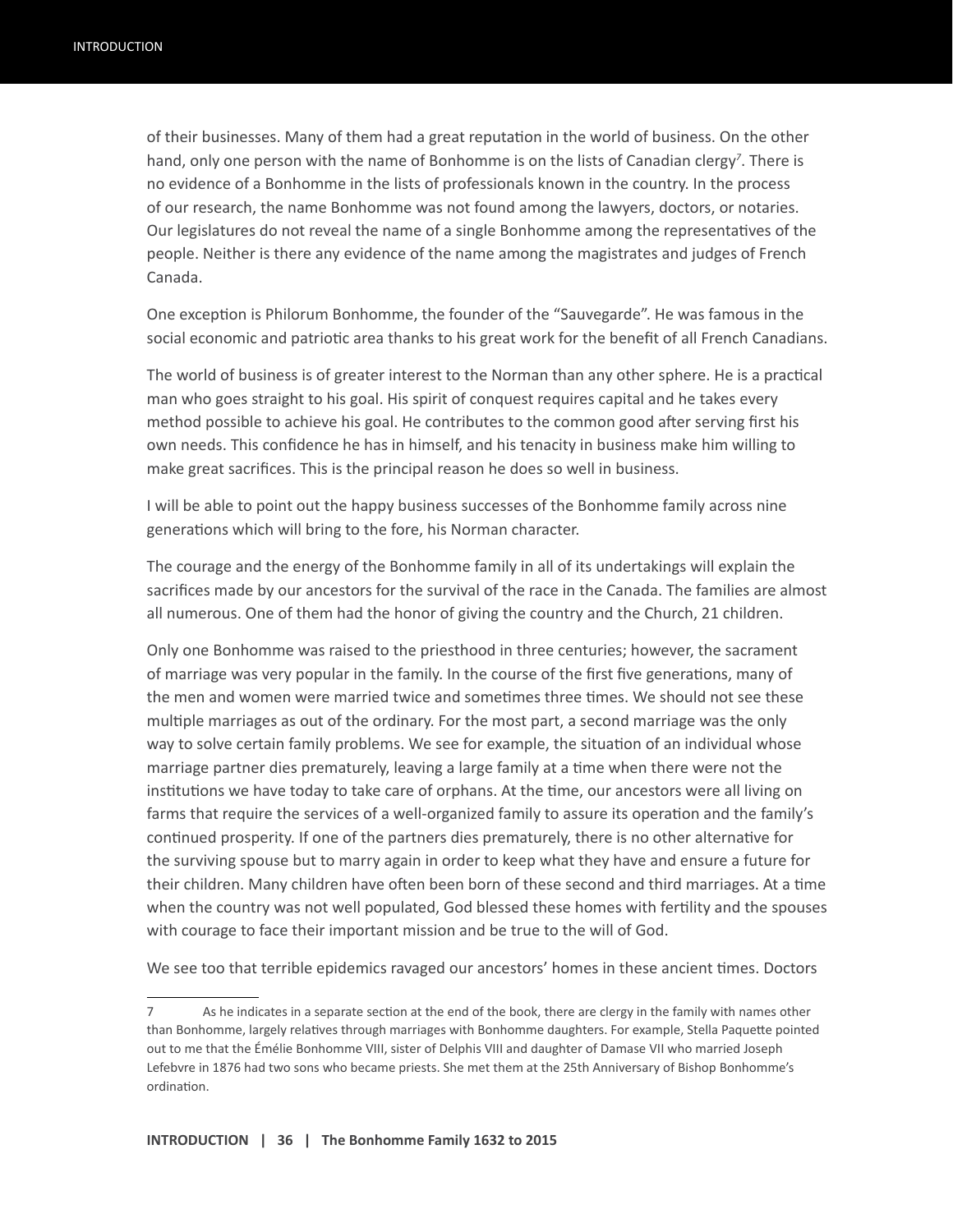were rare and people had to go far distances to find one. Contagion was restricted to certain areas and whole families were seriously affected. This was another reason for remarriages.

We will follow our ancestors through the centuries in their journey through the vast territory of Canada, in all the provinces as well as in the United States. We will stop at each generation up to the ninth one. In so doing, we will try to understand their lives in that time, the value of their sacrifice, and to discover the value of their basic existence through the three centuries of the history of the Bonhomme family in Canada.

I will give the picture of each family of Canada with their descendants. I will mention the families that peter out either because there is a fertility problem or because they are families with only female children.

It will not surprise you to learn that the families are less numerous as time goes on. Most of the Bonhomme families escaped to the cities where our Christian homes met with so many obstacles in the daily fight for survival. It is an evil that menaces all of the country and the world because of the social upheaval that has affected all of the countries in the universe.